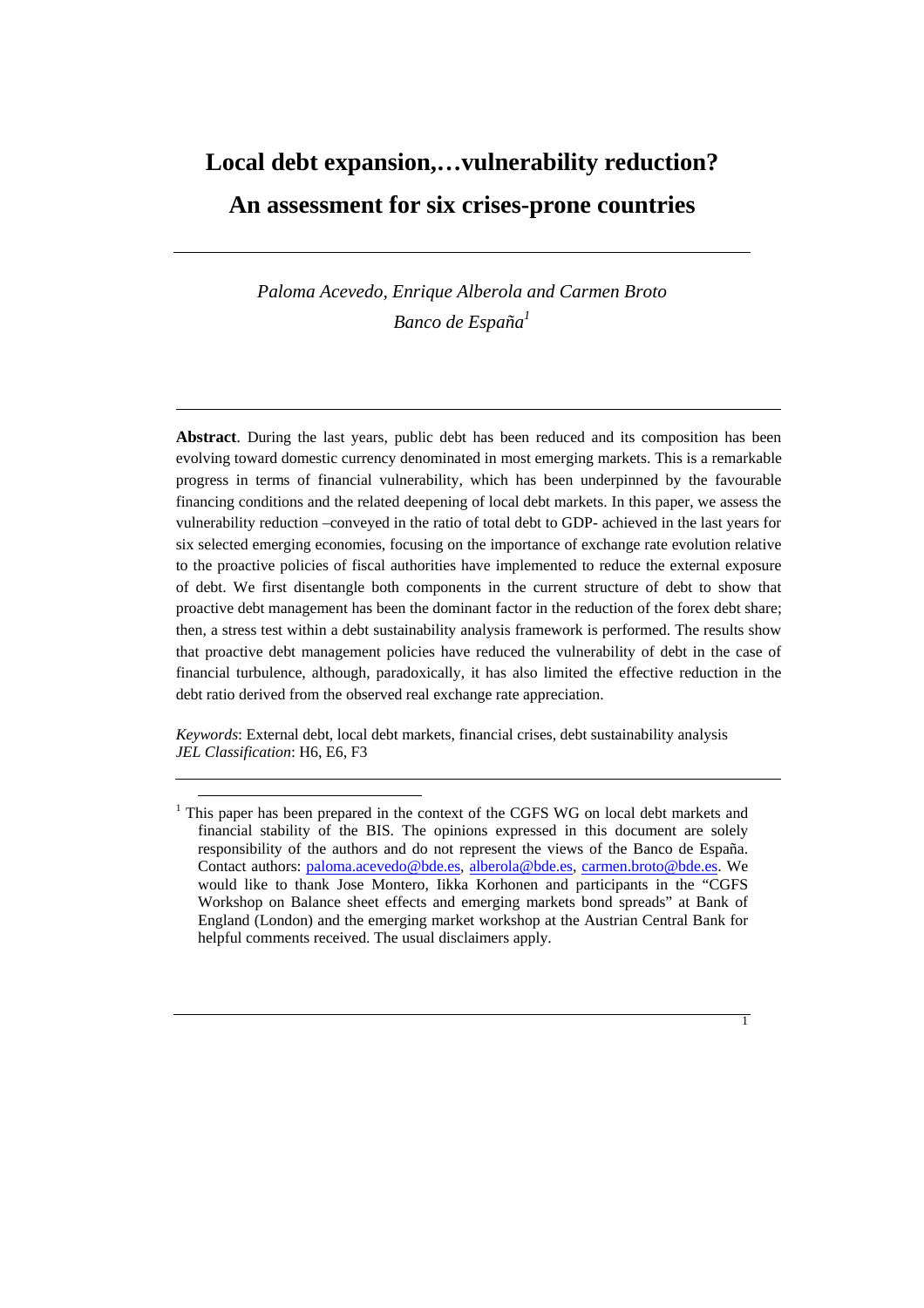### **1. Introduction**

The ratios of public debt and external debt to GDP constitute crucial indicators to assess the financial and fiscal vulnerability of a country. On the one hand, high ratios of public debt jeopardise its sustainability and the solvency position of the country and, on the other hand, a high proportion of exchange rate exposure in debt composition may abruptly worsen the sustainability position in times of financial stress, characterised by access problems to external markets and/or sharp exchange rate movements.

In emerging countries, external debt and the domestic debt denominated in foreign currency (both conveyed henceforth in under the concept of foreign exchange -forex- debt) have played an important role in the structure of public sector debt in some emerging markets, because they could not issue locally and/or in local currency, a phenomenon known in the literature as the original sin (Eichengreen and Hausman (1999). In last years the decreasing trend of public debt over GDP has been accompanied simultaneously and more intensely in many countries by a decrease in the corresponding share of forex debt, coinciding with a period of widespread appreciation of exchange rates<sup>2</sup>. Thus, this evolution has been seen as signalling a breakthrough which improves their financial prospects by reducing their financial vulnerability. Our goal in this paper is to assess quantitatively this vulnerability reduction and its reversibility under financial turbulence.

Chart 1 displays the ratio of public sector debt to GDP for six selected countries in 2005 and in the year of the highest outstanding debt during the last decade which, in most cases, coincides with episodes of financial turmoil (see Manasse

 $2^2$  See, for instance, IDB (2006) report for a recent general view concerning public debt in emerging countries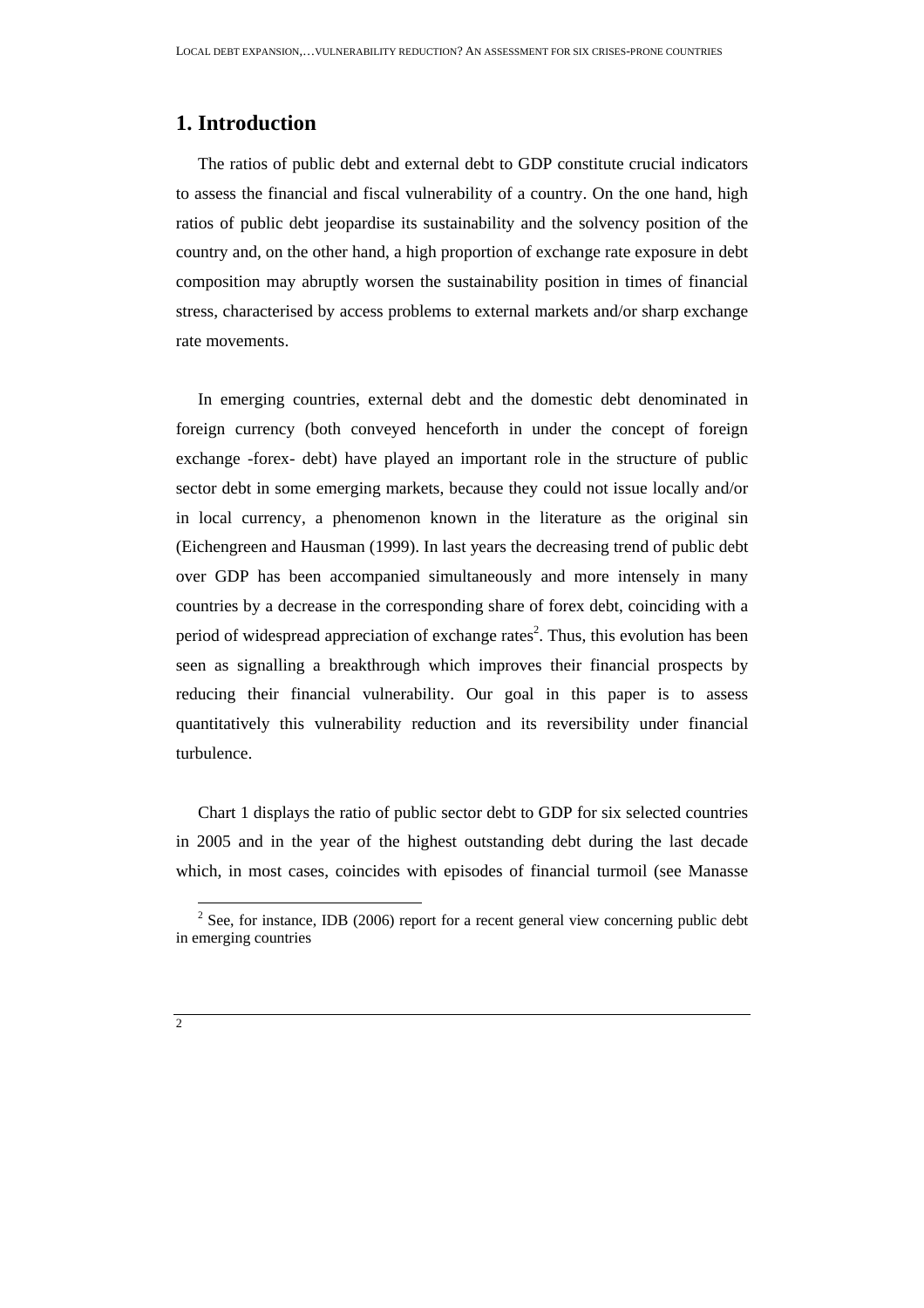and Nouriel (2005) or de Bolle et al (2006)) for a dating of financial crises). The graph shows both the gross debt holdings and debt net of international reserves (quasi-gross public debt onwards), which will be our preferred measure in the analysis that follows. This type of measure has been chosen in order to reach an homogeneous sample of data across countries and to pick up in the data the effect of the accumulation of reserves in the analysed countries, which is a central consideration, too<sup>3</sup>.

The criterion to choose the countries and the concept of debt used –quasi-gross public debt- has been mainly based on data availability among the group of countries undergoing crises in the last decade. In any case, the six selected countries - Brazil, Colombia, Indonesia, Russian Federation, Turkey and Uruguay – represent a rather adequate sample of emerging regions, trying to emphasize the generalization of the downward trend of public debt and forex debt. Due to the lack of existence of an homogeneous database that perfectly suits the period of time and disaggregation required by this research, data have been collected directly from the specific debt data release official institutions -except for Russia and Indonesia where data come from the IMF-We decompose quasi-*gross debt* and decompose it into *foreign* (issued in international debt markets) versus *local* (issued in domestic debt markets) debt. Afterwards we have also distinguished between local *debt linked to exchange rate* and *local debt linked to local currency* in the cases where this second data distinction is available. Table 1 shows the sources and respective links used to create the database.



 $3$  The choice between gross debt, net debt or any alternative type of measure of debt is not trivial. As stated in IDB (2007), despite many countries provide measures of net debt, the netting strategies differ across countries, so that net debt does not constitute an homogeneous measure, whereas gross debt doesn't capture the effect of international reserves. See Cowan *et al.* (2006) or *IMF* (2003) "External Debt Statistics: Guide for Compilers and Users" for other alternative debt definitions different from quasi-gross public debt.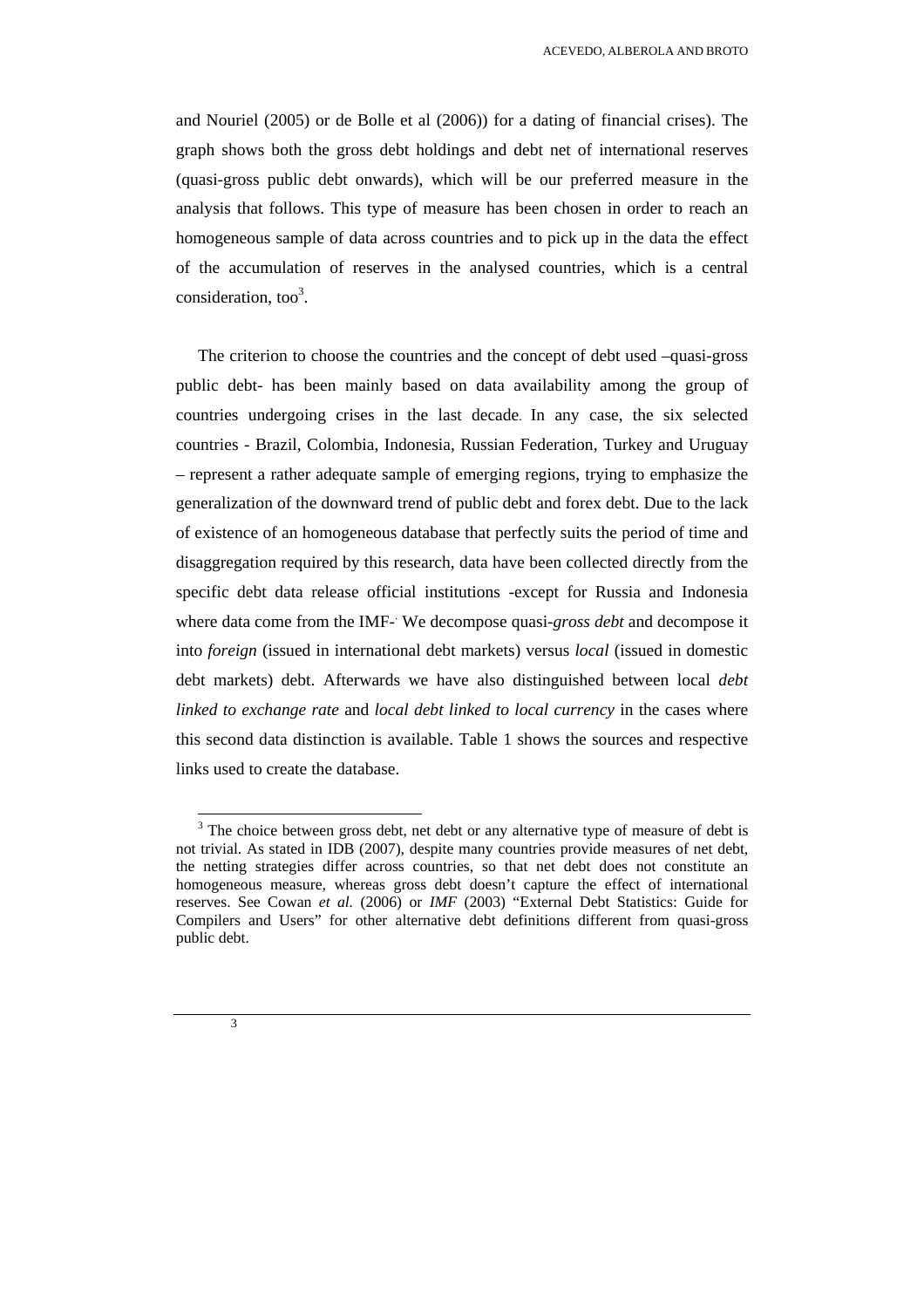Russia is the most outstanding case of debt reduction. Quasi-gross public debt among the sample shrank about 99 percentage points (p.p.) of GDP between 1999 and 2005 to become negative, due to the large reserve accumulation<sup>4</sup>. In Turkey and Indonesia the reduction was of 34 p.p. and 24 p.p. of GDP, respectively, from  $2001$  to  $2005^5$ . Also Brazil constitutes a good example of these dynamics as in 2002 the quasi-gross public sector debt was 74% of GDP, whereas in 2005 it decreased to around 68% of GDP. In Uruguay and Colombia, the quasi-gross public sector debt fell from 2003 to 2005 around 13% and 6%, respectively, in terms of GDP. It is further remarkable that the reduction in debt has been accompanied by an overall reduction in the share of forex debt (either external debt or domestic in foreign currency or linked to the exchange rate). The reduction of the proportion of forex debt can be stated more clearly in Chart 2. This last figure represents the evolution of the debt composition in terms of external debt, exchange rate linked domestic debt and domestic debt in local currency, for the same periods. The decline in the forex debt share is more dramatic in Brazil, Turkey and Colombia (40%, 28% and 18% respectively), and it is also noticeable the reduction in exchange rate linked domestic debt in both Latin American countries<sup>6</sup>, to the point that in Brazil by 2006 exchange rate linked domestic debt has been suppressed. Only in Indonesia the proportion of external debt has increased in the last years.

<sup>&</sup>lt;sup>4</sup> From this point on and only for the case of Russia we will develop the exercise of analysis of public debt in terms of gross public debt, instead of quasi-gross public debt. Otherwise, since quasi-gross debt is currently negative, the corresponding results for the rest of the analysis would be misleading.

 $<sup>5</sup>$  In Indonesia, 2001 is considered as the previous peak of public debt, mainly because</sup> of data availability, although according to other papers (i. e. Bolle et al (2006)) the most recent turmoil is traced back to 1998.

 $6$  See Jeanneau and Tovar (2006) for a recent document on the evolution of domestic markets in Latin America and Tovar (2005) for a detailed analysis of debt denominated in local currency in the three Latin American countries of the sample (Uruguay, Colombia and Brazil).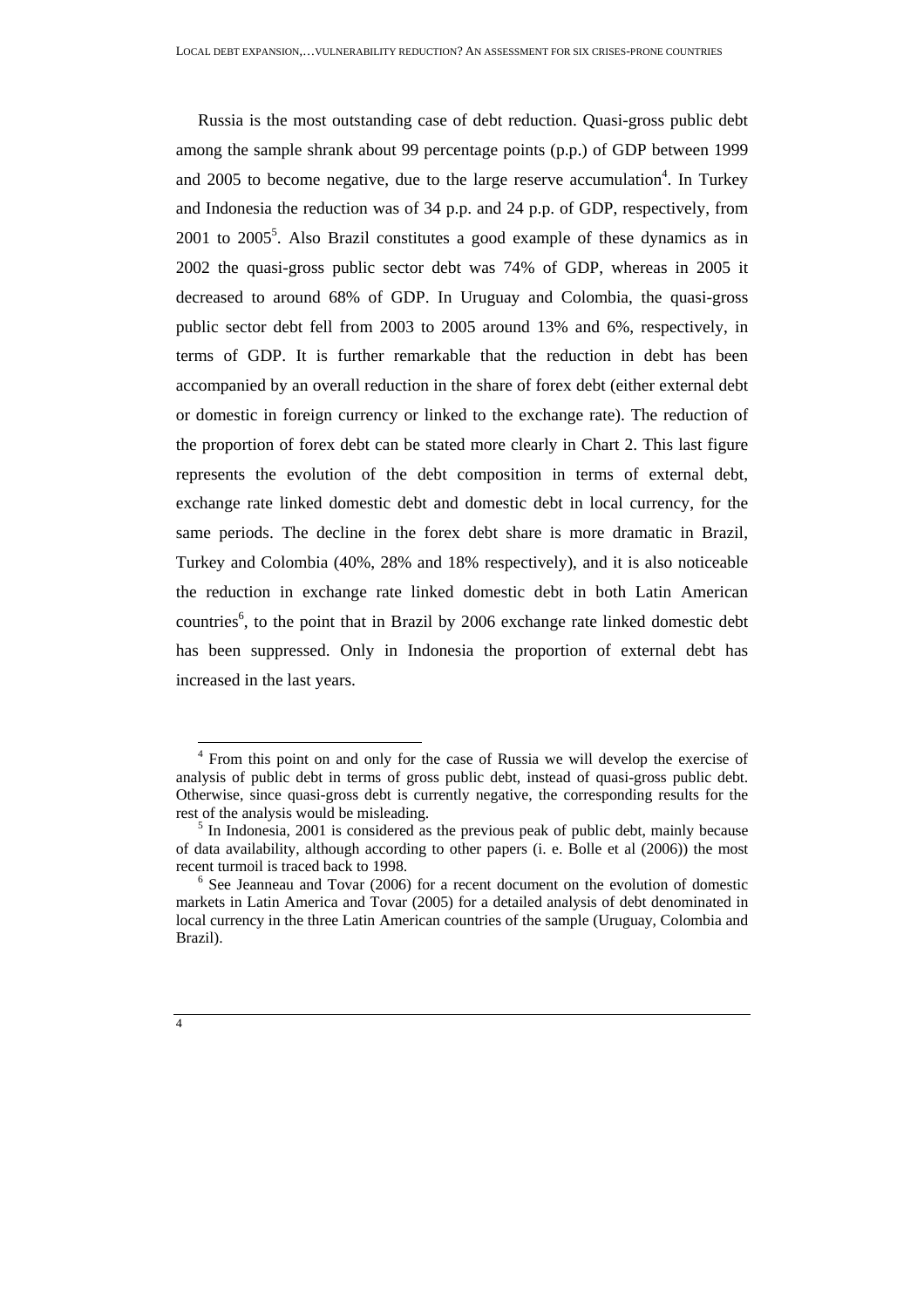There are several reasons explaining the evolution of both the public debt and the forex debt but they can be summarized in two. First, as observed in the evolution of the nominal exchange rate and the sovereign spreads in Chart 3, the developments in public debt have been highly influenced by an international context of very favourable financial conditions, and second, the development of proactive policies to manage public debt, which is closely related to the first reason, as we will see.

Regarding the favourable international financial context, some aspects are worth qualifying. For instance, just as exchange rate crises makes debt explosive in countries with a large share of forex debt, real exchange rate appreciations can dramatically decrease debt ratios and impact on the structure of debt. This is precisely what happened after the crises. The exchange rate recoveries were generalised, as shown in the real exchange rate evolutions in Chart 4, where the magnitude of this appreciation for the Russian ruble (a 64% real appreciation between 1999 and 2005), the Turkish lira and the Brazilian real (27% and 22%, respectively, between 2002 and 2005). The weaker exchange rate evolution of the sample is the Indonesian rupee, as from 2002 to 2005 is the only currency that depreciated (3%), precisely the only country where the share of forex debt has increased. The positive period for emerging financial markets is also confirmed by the dynamics of sovereign spreads that have narrowed in a context of increasing capital flows. In this sense, the EMBI Global Composite has decreased from January 1999 to October 2006 around 900 basic points and this reduction of sovereign spreads has been especially severe in emerging Europe, where in the same period it has narrowed around 2000 basic points.

Other factor contributing to this benign financial framework is the favourable behaviour of the rates growth of GDP in all emerging regions in a context of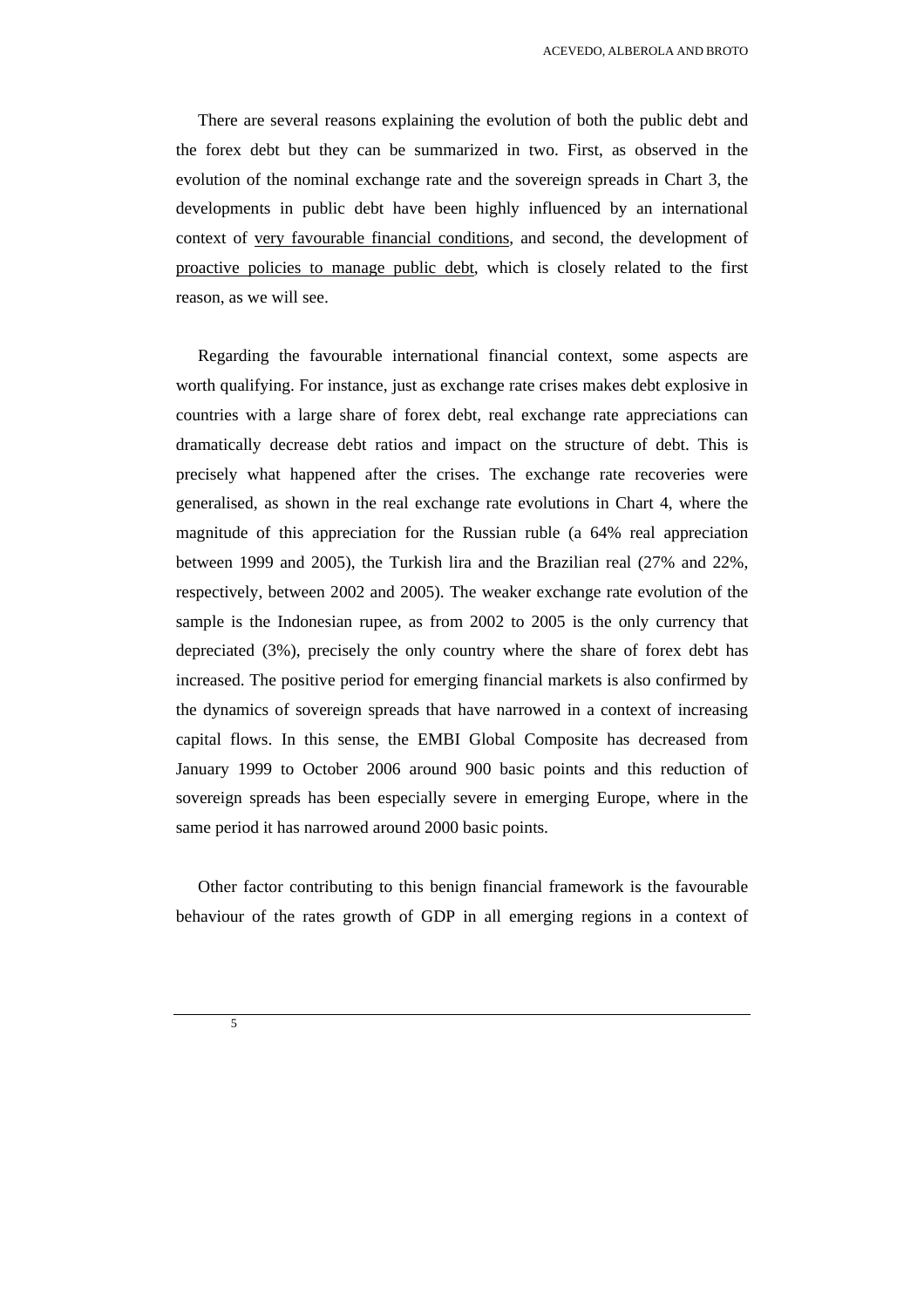propitious world growth. For instance, the annual percent change of growth in 2005 for emerging countries regions as Developing Asia, Central and Eastern Europe and Latin America was 9.0%, 5.4% and 4.3%, well above the advanced economies data for 2005 (2.6%) and higher or similar to world growth (4.9%); see IMF (2006).

Concerning the proactive debt management, the evolution of public debt and forex debt is closely related to the development of local debt markets in local currency, mainly because of the increasing importance that fiscal authorities have recently attached to reduce vulnerability of public finances in a sustainable manner. This encouraged more proactive debt policies in order to manage public debt in this direction. The impulse by fiscal authorities was driven by lessons from the past concerning excessive exchange rate exposure that gave rise to balance sheet mismatches.

Finally, it is important to stress that both factors –benign conditions and proactive policies- are closely linked, since the discretionary change of debt composition by the authorities is facilitated by the favourable financial conditions and the expected behaviour of the exchange rate, which increased the relative demand of local debt and the ability of the authorities to place it in the market.

Nonetheless, the conjunction of both factors has brought a paradox which is worth mentioning. In a context of currency appreciation, authorities attempting to maximise debt reduction focused in short term would have an incentives to maintain or increase the share of forex debt as this would decrease public debt on GDP, getting involved in some sort of "virtuous circles". On the contrary, a reduction of forex debt as such experienced due to active debt management will tend to mitigate debt reduction driven by exchange rate appreciation. But,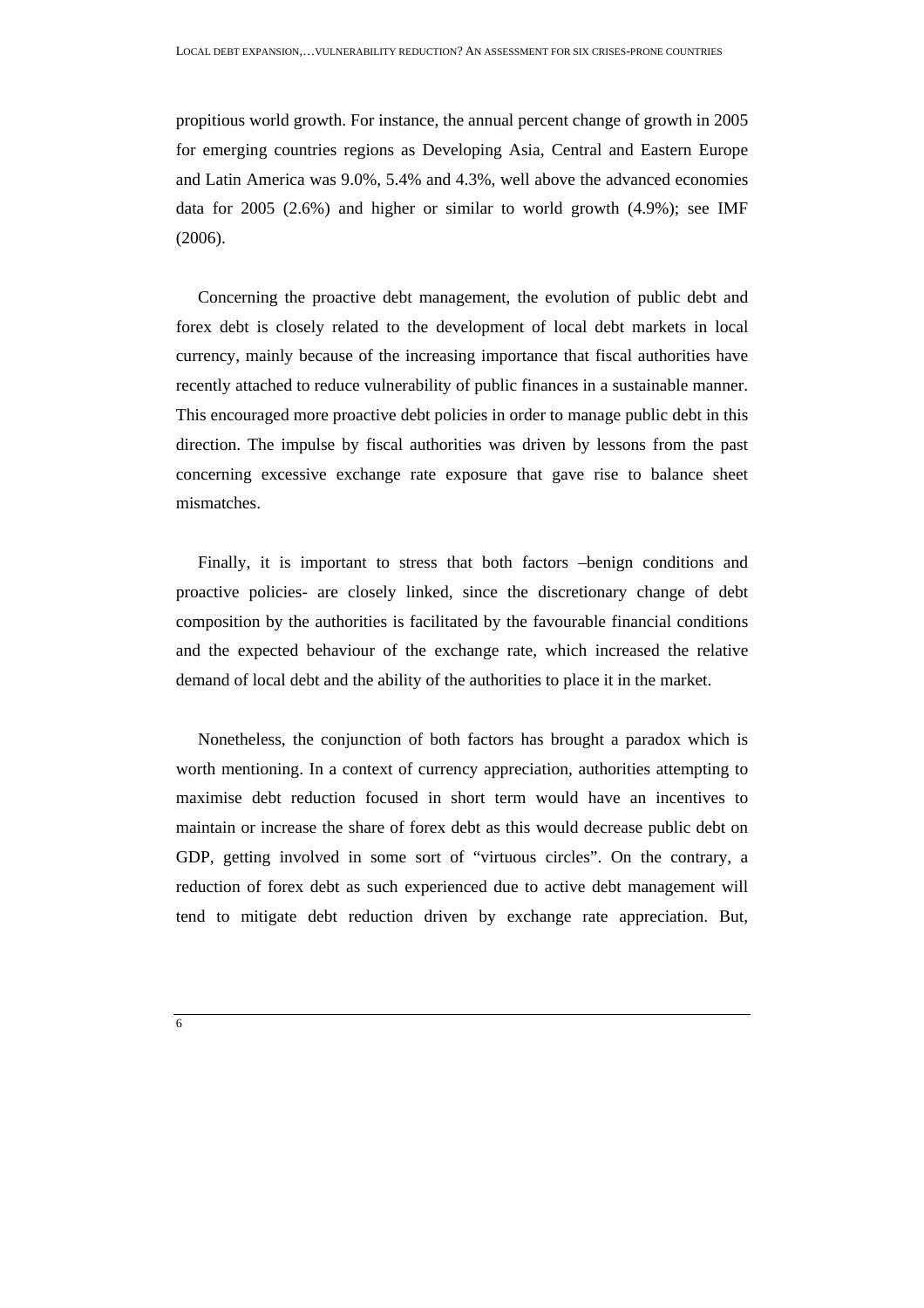contingent on a financial turbulence, this 'paradox of the local debt bias' is expected to be solved: in such case, exchange rate is expected to sharply appreciate and if there has been previously a reduction in the proportion of forex debt on total debt then the country would be able to absorb better the impact of the negative scenario. The comparison between this short term costs of debt reduction and the long-term (contingent) benefits is one of the by-products of our analysis.<sup>7</sup>.

In order to assess the effective vulnerability reduction in the debt composition and the precise contribution of proactive debt management we develop in this paper a quantitative approach to analyse the issue. As a first step, in Section 2, the contribution of the exchange rate to the shifts in debt structure is disentangled from other autonomous or genuine composition effects in the structure of debt. These second effects can be roughly attributed to the debt management strategies of the authorities. In Section 3, the theoretical framework of debt dynamics analysis is developed to perform in Section 4 a counterfactual exercise based on calculating public debt dynamics under the previous debt structure. In this way we can assess the change in vulnerability from the difference in p.p. of GDP between the actual debt and the debt resulting from this counterfactual exercise. Then, the scenario of economic and financial turbulence of the previous crises for the period 2006-2008 is replicated in order to perform a stress test analysis on debt sustainability. As a robustness test, alternative criteria to design the stress are used, too. This type analysis accounts for the expected deterioration of debt structure due to the exchange rate depreciation and other factors and is useful in order to check whether vulnerability –contingent on a stress test- has effectively been reduced after proactive debt management. As mentioned above –and the counterfactual may



 $<sup>7</sup>$  This paper is focused on the sustainability-vulnerability assessment concerning the</sup> exchange rate linked debt. Other topics on debt composition such as the long term versus short term debt or the nominal versus indexed debt are omitted, even though there is an intense debate on them. See, for instance, Alfaro and Kanczuk (2006).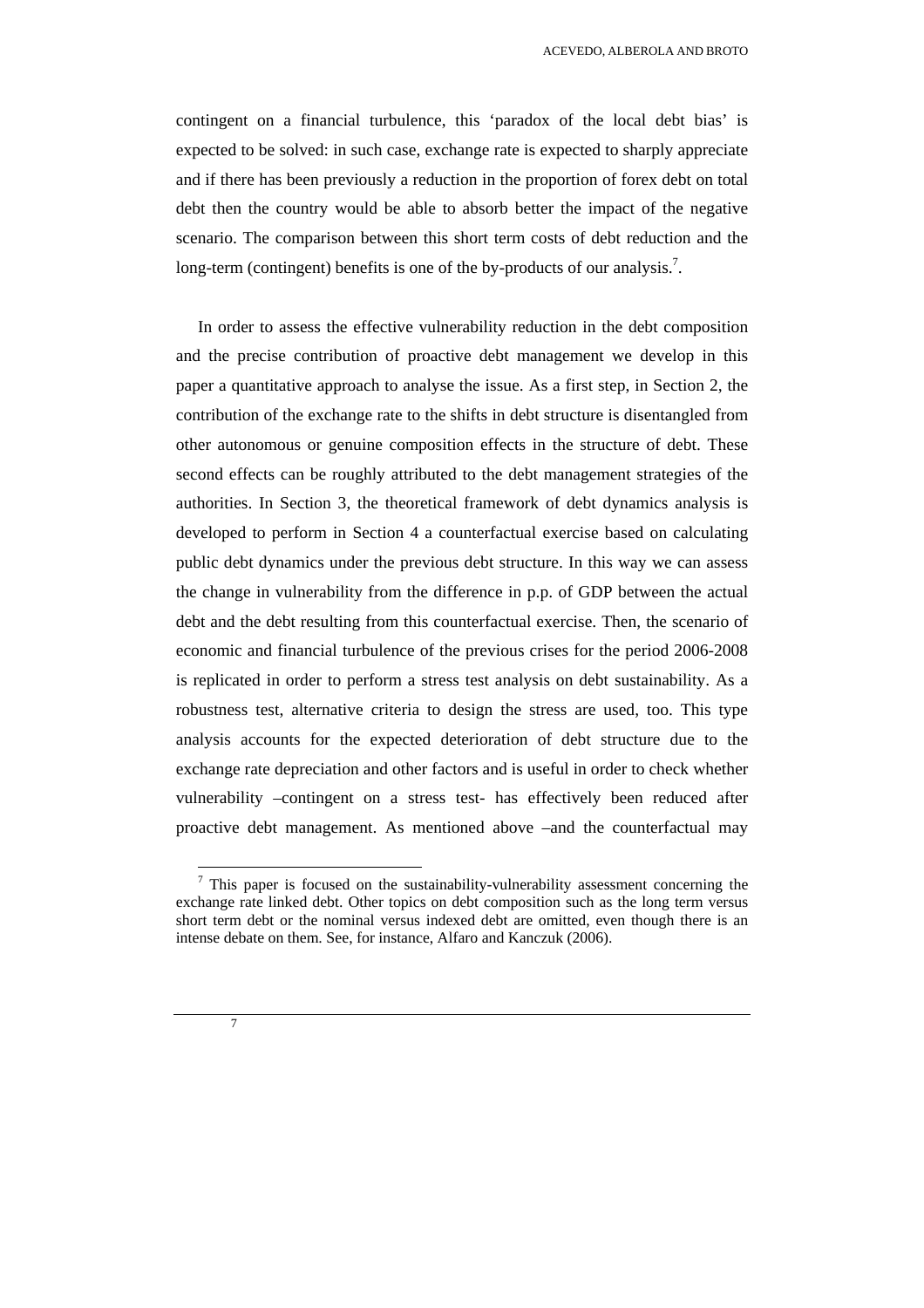show-, proactive debt management may mitigate vulnerability reduction in good times but it is expected to engineer more favourable debt dynamics under financial turbulence. Thus, the compounded effect of the counterfactual and the stress test exercises will provide the net impact of the development of proactive policies in the sustainability-vulnerability framework. Finally, Section 5 sums up and concludes.

# **2. Public debt composition: Disentangling price and composition effects**

This section is focused on setting a framework for the analysis of the shifts in forex debt (the sum of external and domestic exchange rate indexed debt) on total public debt. The share of forex debt,  $\alpha$  is defined as

$$
\alpha_t = \frac{e_t D_t^*}{(D_t + e_t D_t^*)} \tag{1}
$$

where  $e_t$  is the nominal exchange rate in the period *t*,  $D_t^*$  is the amount of outstanding forex debt, either external debt and exchange rate linked domestic debt, denominated in dollars in  $t$ ; and  $D_t$  is the outstanding domestic debt denominated in local currency in period *t* <sup>8</sup> .

Within this framework, it is rather straightforward to evaluate the importance of the effect of the exchange rate and the effect due to the composition of debt on total variation of composition. The total variation of the ratios of forex debt on total debt

<sup>&</sup>lt;sup>8</sup> See Calvo *et al.* (2002) for a pioneering paper that analyses fiscal sustainability incorporating the currency composition of debt.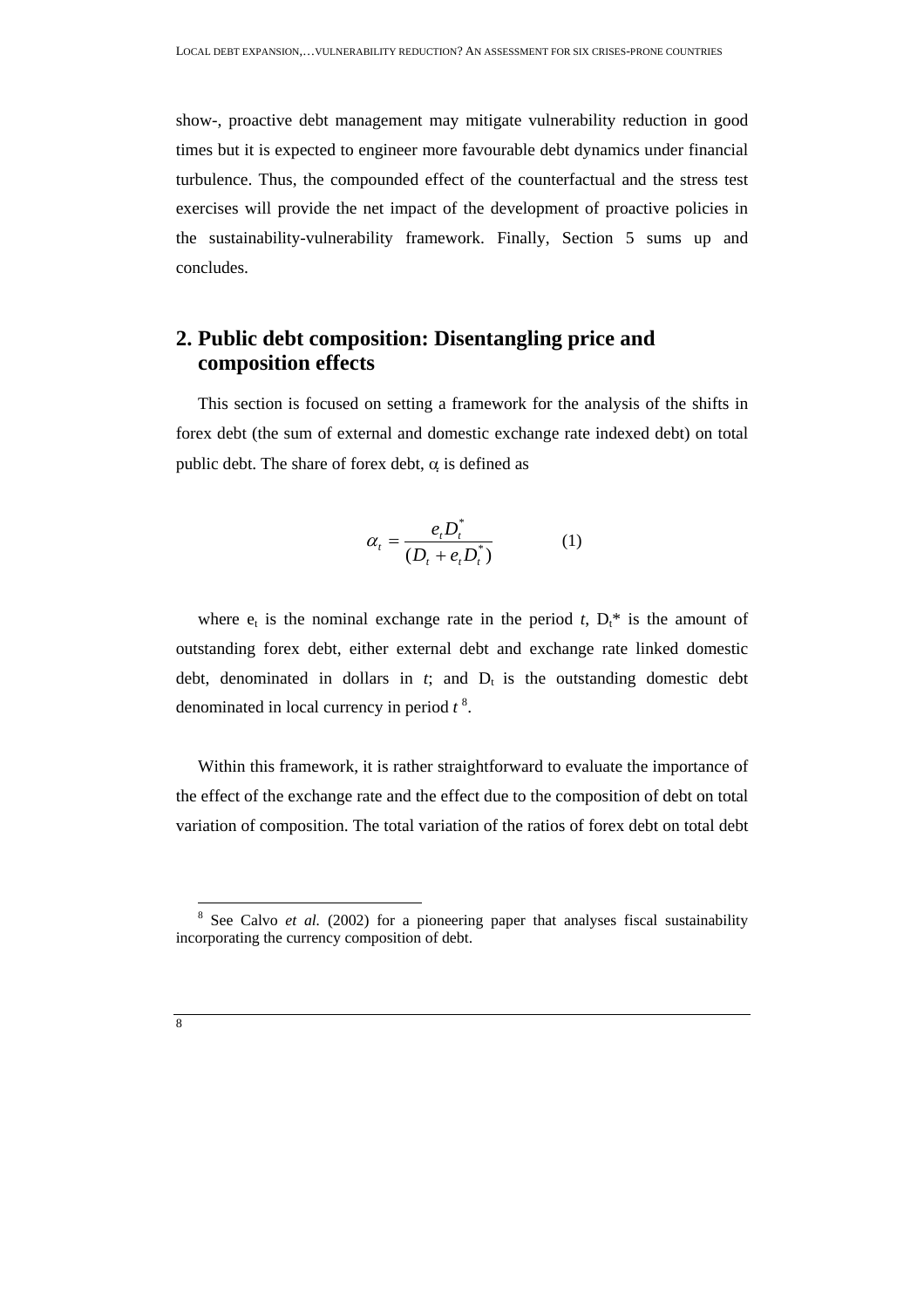between the final (t=1) and the initial (t=0) periods of reference, that is,  $(\alpha_1 - \alpha_0)$ , can be decomposed in these two effects, as follows,

$$
\alpha_1 - \alpha_0 = EE + CE + \varepsilon \tag{2}
$$

where the first part of the right hand side of (2) is the Exchange rate Effect (EE onwards) and CE is the composition effect. The residual term  $\varepsilon$  in the expression will be allocated between both effects as explained below.

The exchange rate effect *EE,* is the variation in the proportion of external debt and indexed to a foreign currency domestic debt due to variations in the exchange rate, obtained by keeping the amount of debt unaltered. Analytically:

$$
EE = \frac{e_1 D_0^*}{D_0 + e_1 D_0^*} - \alpha_0, \qquad (3)
$$

where the first element in the right hand side of EE will be denoted as  $\alpha_1^E$ .

The Composition Effect is the variation of  $\alpha$  due to the changes of the relative volumes of the different types of debt, had the exchange rate not changed:

$$
CE = \frac{e_0 D_1^*}{D_1 + e_0 D_1^*} - \alpha_0 \tag{4}
$$

where, analogously to (3), the first element in the right hand side of (4) will be denoted as  $\alpha_1^C$ .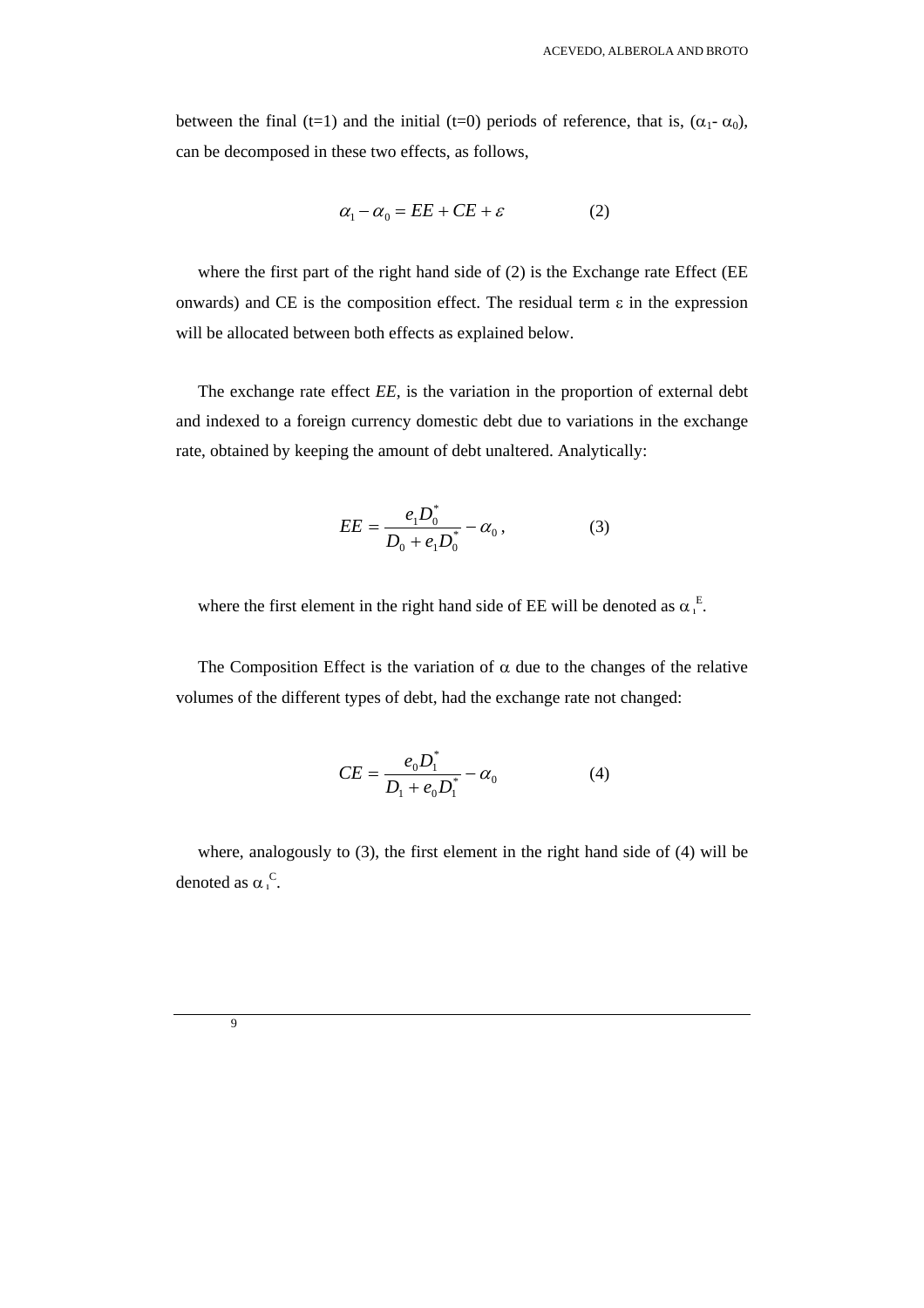In this last type of effect, the impact of proactive management policies arises, although other factors such as the relative demand and supply of debt instruments may be prominent.

The allocation of the residual change to each factor is made according to the scheme in Chart 5. Notice that, the whole variation in the forex debt share (that is,  $\alpha_1$ -  $\alpha_0$ ), is the area defined by coordinates  $e_1D_1^*$  minus  $e_0D_0^*$  (the area shadowed with vertical lines). The EE as stated in previous notation would be the area comprised by  $\alpha_{\iota}^E$ -  $\alpha_0$  and the CE would be  $\alpha_{\iota}^C$ -  $\alpha_0$  (the yellow and green shaded area, respectively). The remaining area should be equally distributed between EE and CE, in order to accurately represent the difference between the vectors  $\alpha_1$  and  $\alpha_0$ 

The factorial decomposition of, EE and CE are represented in Chart 6 for the six countries in terms of the percentage points which each factor has contributed to the reduction in the share of foreign currency debt, considering that  $t=1$  is 2005 and  $t=0$  is the year of the corresponding debt crisis for each country. We use as reference for this exercise the public debt net of reserves (quasi-gross public debt), but for the case of Russia, where such magnitude is negative.

In spite of the strong exchange rate appreciation, the composition effect (CE) dominates in all countries but Indonesia, where it contributes to the increase in the share of forex debt. CE is largest in Brazil, in absolute terms (34%of the 40% reduction in the forex debt share is due to CE), but in relative terms it is even more important in Turkey (26% of the 28% reduction is CE); that is, more than 90% of the reduction is due to the composition effect). For the average of the five countries where the share of foreign currency debt is reduced, 85 per cent of the reduction can be attributed to the pure composition effect.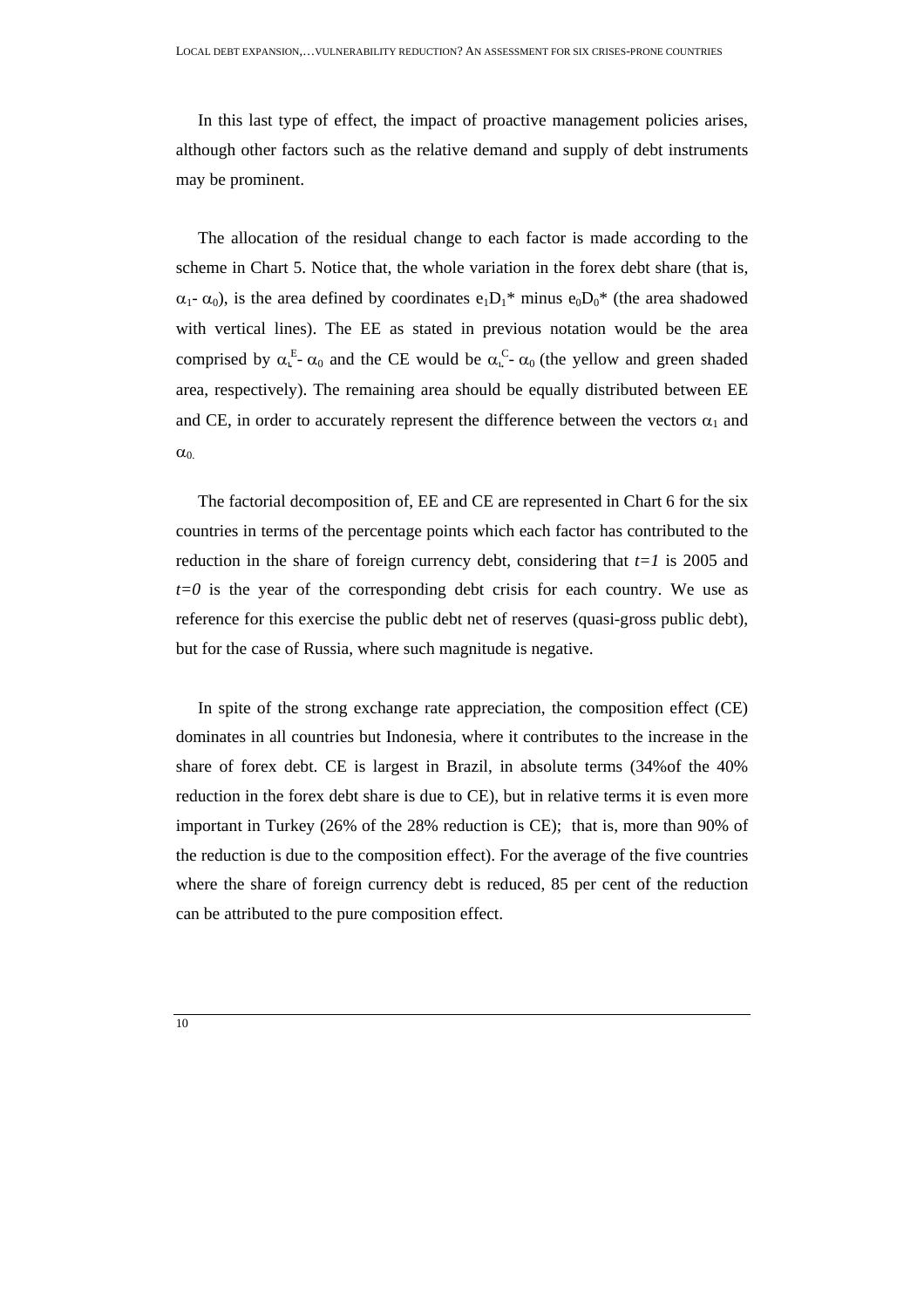### **3. The framework of analysis. Debt dynamics**

Public debt sustainability analysis (DSA) -is an increasingly widespread tool to assess the vulnerability position of public finances. During the last years there has been an increasing attention paid to this approach in policy analysis, most notably in IMF country assessments. A growing amount of papers also handle DSA analysis –sometimes from a stochastic approach- see, for example, Celasun *et al.* (2006), Hostland and Karan (2006) or Garcia and Rigobon (2004). The main advantage of this methodology for our objectives, apart from its simplicity, is that it can provide an explicit measure of vulnerability which can be traced throughout time and suits well the stress test analysis.

Debt sustainability analysis focuses on the debt dynamics equations which are determined –in a simplified framework- by a rather limited number of variables. Furthermore, forecasts for most of these variables are readily available in the market. These forecasts allow determining a base scenario of the future evolution of debt. The framework is also useful to see how debt would respond to a situation of stress by changing the forecasts by estimates of the variables under negative shocks. These stress tests compound alternative scenarios, which gives an idea of the resilience of debt and therefore of the vulnerability of the public finance position.

The starting point is the debt dynamics equation expressed as:

$$
D_{t} = -PB_{t} + \frac{(1+r_{t})}{(1+g_{t})}(1-\alpha_{t})D_{t-1} + \frac{(1+r_{t}^{*})(1+\Delta e_{t})}{(1+g_{t})}\alpha_{t}D_{t-1},
$$
\n(5)

where  $PB<sub>t</sub>$  is the primary balance and  $D<sub>t</sub>$  is the stock of public debt at the end of time *t*, both expressed as a ratio of GDP. The share of debt denominated in foreign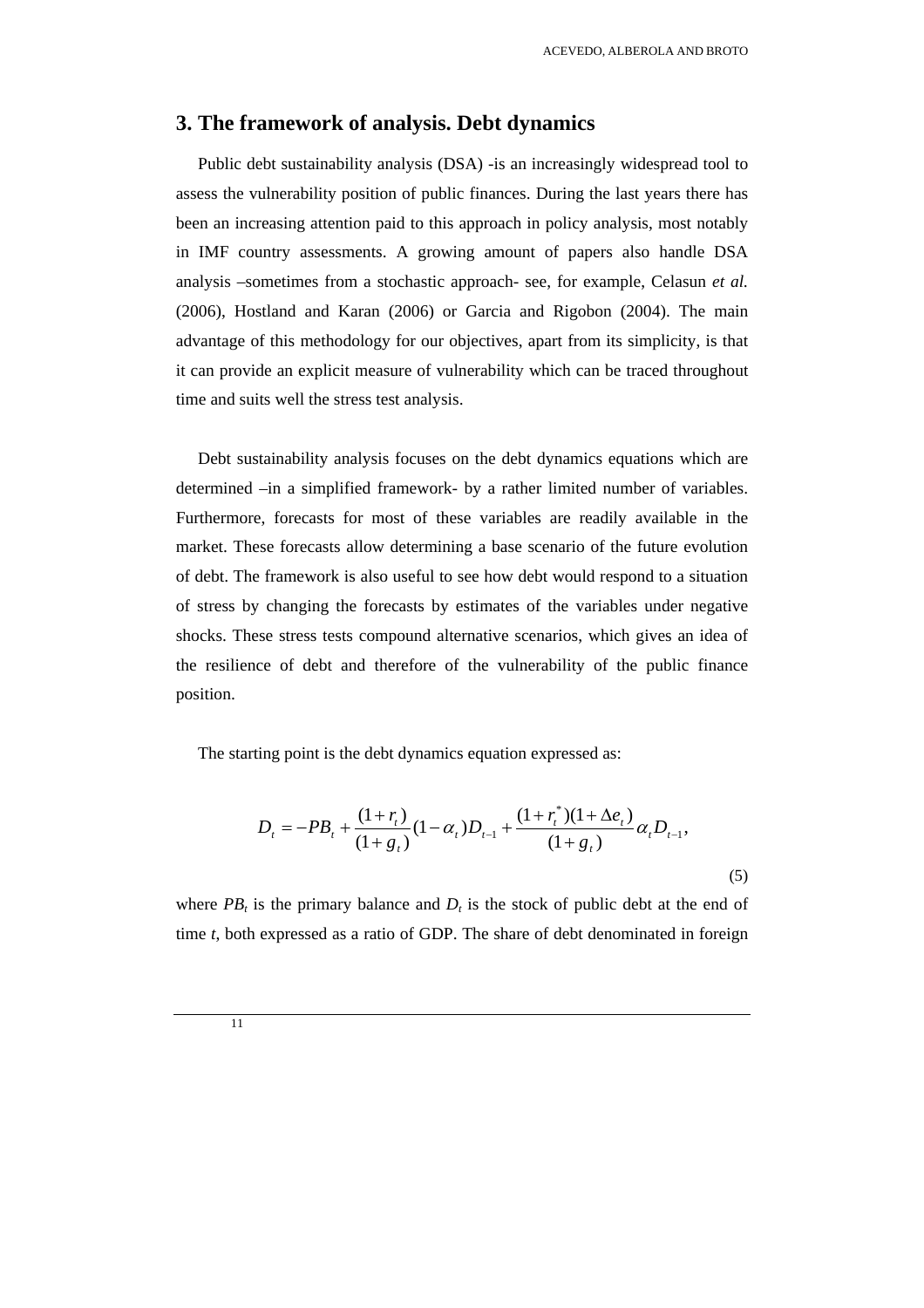exchange is  $\alpha_t$ , as we already know, while  $(1-\alpha_t)$  is the share of local currency debt;  $r^*$  and  $r_t$  are their corresponding real interest rates. Foreign denominated external debt can be in foreign currency –mostly external debt- or debt indexed to the exchange rate –mostly domestic debt-. Finally, ∆*et* is the variation in the nominal exchange rate –where a positive ∆*et* means an exchange rate depreciationand  $g_t$  is the real rate of growth.

After some algebra, the dynamics of public debt can be expressed as

$$
\Delta D_t = -PB_t + \frac{(r_t - g_t)}{(1 + g_t)} (1 - \alpha_t) D_{t-1} + \frac{(r_t^* + \Delta e_t + r_t^* \Delta e_t)}{(1 + g_t)} \alpha_t D_{t-1},
$$
(6)

where, for simplicity, we have dropped the contingent liabilities. This equation is the basis for the sustainability exercises performed in the DSA. Given the current level and composition of debt, for given forecasts of the primary balance, the growth rate, the nominal exchange rate and the real interest rates (domestic and foreign) it is possible to project debt trajectories. Increases in the ratio of debt to GDP derived from these exercises provide a measure of vulnerability, and a decrease in the ratio suggests a reduction in vulnerability.

Expression (6) can be transformed in a more convenient way by separating the effect of the exchange rate from the rest:

$$
\Delta D_t = -PB_t + \frac{((1-\alpha_t)r_t + \alpha_t r_t^*)}{(1+g_t)} D_{t-1} - \frac{g_t}{(1+g_t)} (1-\alpha_t) D_{t-1} + \frac{\Delta e_t + r_t^* \Delta e_t}{(1+g_t)} \alpha_t D_{t-1}.
$$
\n(7)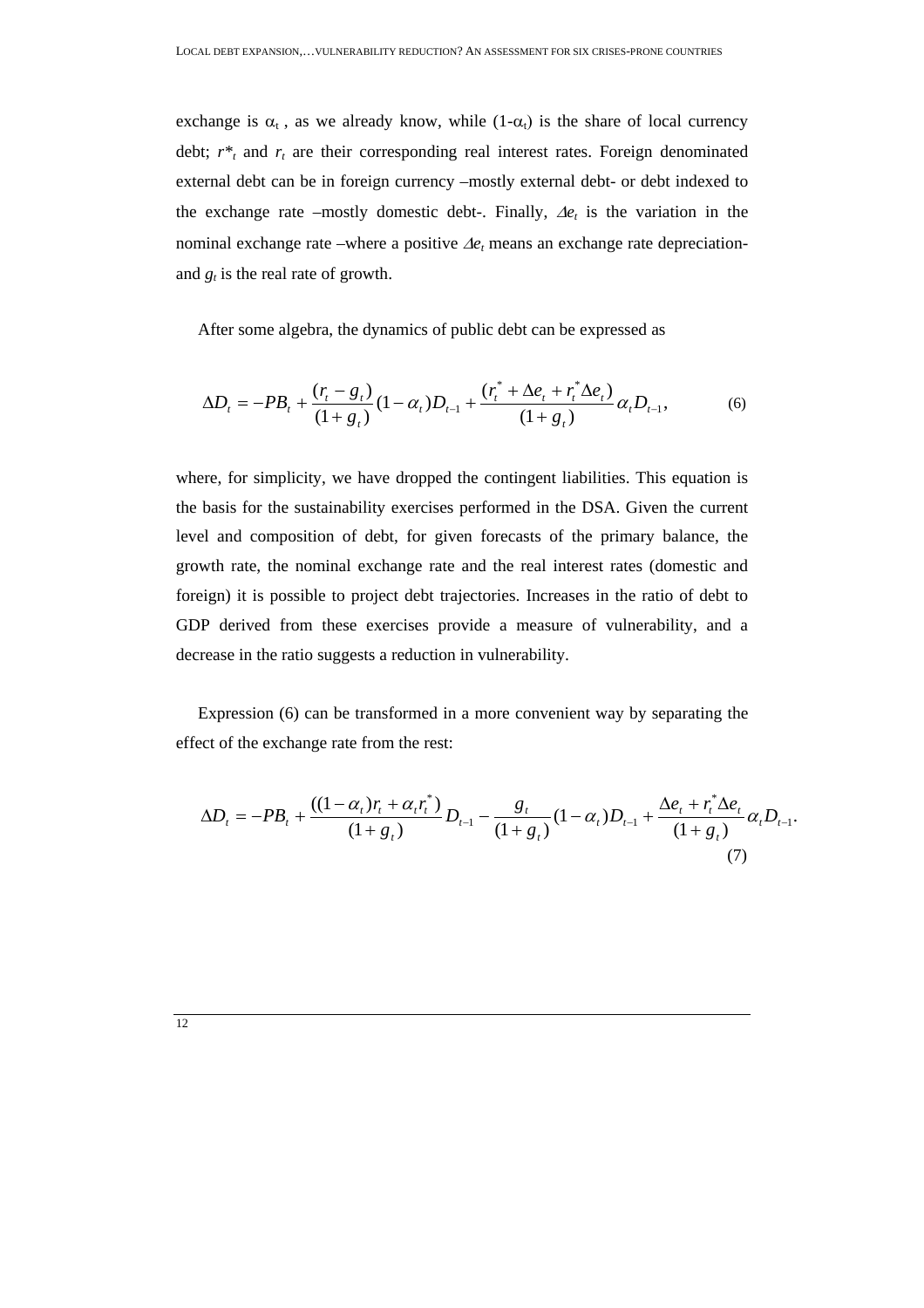For practical purposes, it is important to note that the real interest rates by instrument or currency are not usually available, so that we have to find a way to measure the approximate real cost of local and forex debt. There exists data on interest payments on public debt.  $IP<sub>t</sub>$  which can be defined as

$$
IP_t = ((1 - \alpha_t)r_t + \alpha_t(1 + \Delta e_t)r_t^*)D_{t-1} = \rho_t D_{t-1},
$$
\n(8)

where, for convenience,  $\rho_t$  denotes the average cost of debt at time *t*.  $\rho_t$  can be calculated in every country through the data of  $IP_t$  from this expression.,

$$
\rho_t = \frac{IP_t}{D_{t-1}} \tag{9}
$$

For completeness and further convenience, also note that the implicit local debt real rate can be solved out from the definition of  $\rho_t$ 

$$
r_{t} = \frac{\rho_{t} - \alpha_{t}(1 + \Delta e_{t})r_{t}^{*}}{(1 - \alpha_{t})}.
$$
 (10)

so that if we are able to proxy the real foreign cost of debt –through the spread, as it turns out- an approximation to the respective real interest rate by currency.

Substituting  $\rho_t$  in (7) yields the basic equation for the empirical approach

$$
\Delta D_t = -PB_t + [\rho_t - (1 - \alpha_t)g_t + \Delta e_t \alpha_t] \frac{D_{t-1}}{(1 + g_t)}
$$
(11)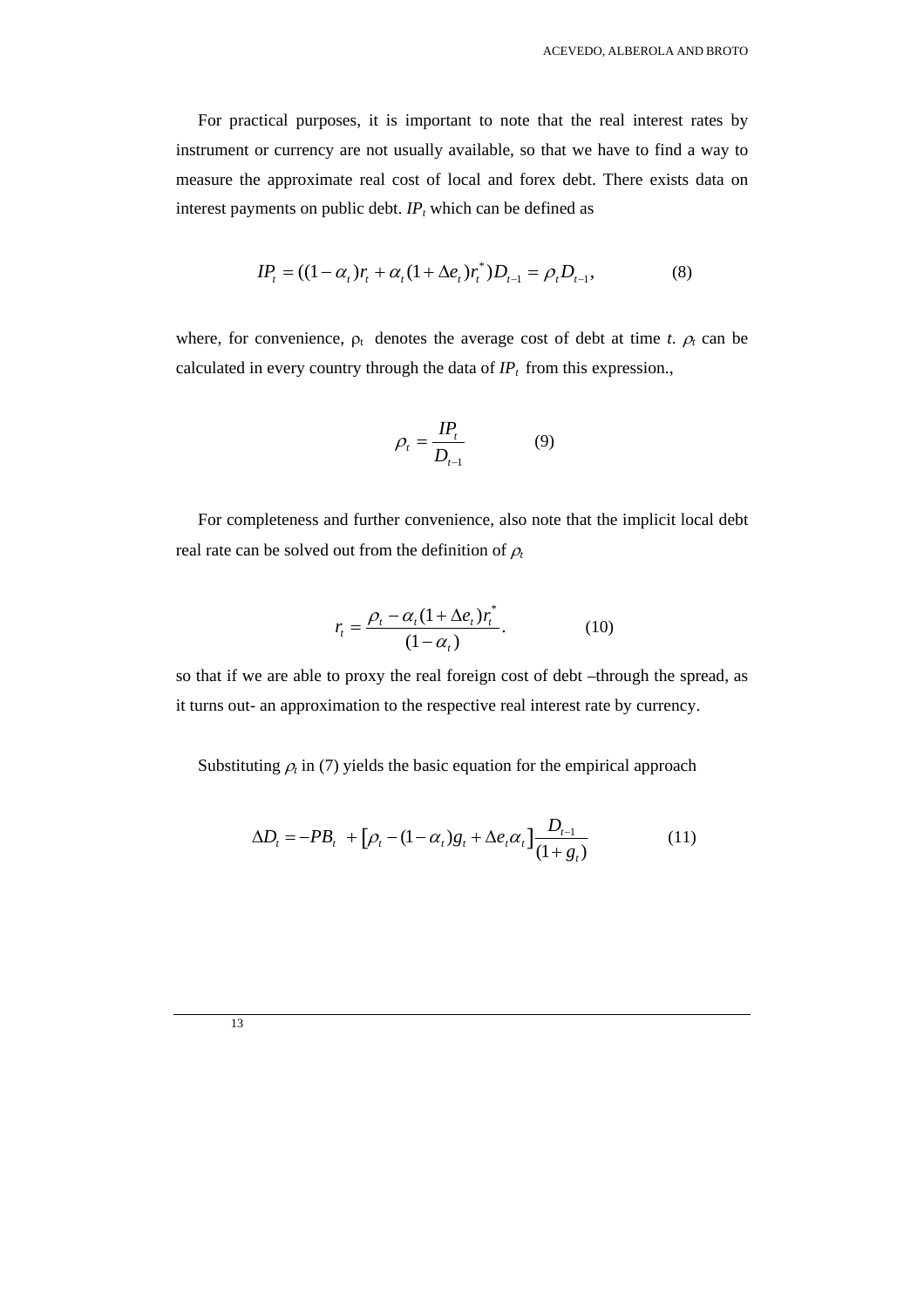# **4. Empirics. Debt evolutions, debt structure and vulnerability reductions**

These expressions provide us with an adequate framework to analyse what has been going on in the considered countries. It is convenient to start with an illustrative example of how the different factors impinge on the evolution of debt and then move to a more detailed analysis of the impact of the shifts in debt structure on vulnerability.

### **4.1 Contributions to debt reduction**

Computing the partial derivatives in expression (5) allows to determine the contribution of each factor to the de variation of  $D_t$  ( $\Delta D_t$ ) on an annual basis. To focus on the issues we are more interested in, we consider the decomposition of the annual variation of  $D_t$  in terms of PB (in this case there is a one-to-one relationship.<sub>t</sub>, and the annual variation of the share of forex debt on total public debt,  $\alpha_t$ , the exchange rate,  $e_t$  and the average cost of debt minus the growth of GDP  $(\rho_t$ -g<sub>t</sub>).

Chart 7 illustrates the case of Brazil. The substantial magnitude of the primary balance is a powerful debt reduction driver throughout the period. But the interesting results regard the interaction between the exchange rate and the share of forex debt  $\alpha$  From 2001 to 2002 the currency depreciated, and there was an important positive contribution to debt of 9 p.p of GDP.Thereafter, the appreciation of the exchange rate induced a negative contribution to public debt in terms of GDP has been negative. The accumulative decrease from 2002 to 2005 was of 4% in terms GDP. In parallel,  $\alpha_t$  increased in the first, turbulent period; due to the contemporaneous exchange rate depreciation this added up 3 p.p to the debt-to-GDP ratio (the green area in the figure). Both factors together amounted to 12 percentage points of GDP to the increase in debt in 2002. However in the following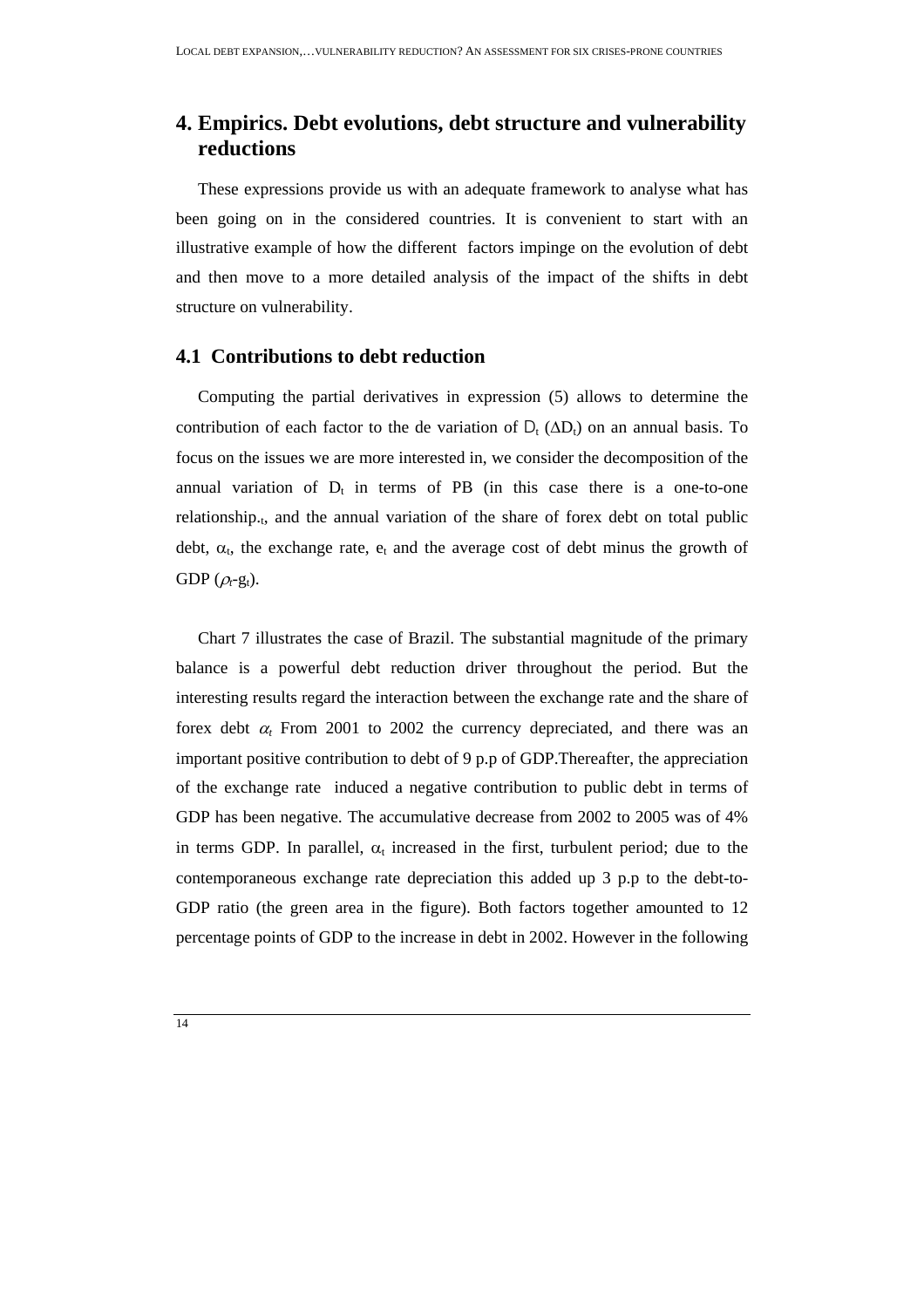years of currency appreciation and reduction in forex debt interacted in a different way: the contribution of the dwindling share of forex debt is positive because it mitigates the effect of the exchange rate appreciation on debt reduction. Finally, the last factor, given by the difference of the average real cost of debt and the real rate of growth  $(\rho_t-g_t)$  is also changing in sign. It might come as a surprise that this term has a positive contribution in the last years, when the nominal cost of debt has decreased and the growth rate has been robust. However, it should be noted that  $\rho_t$ is expressed in real terms and it embeds inflation. The large reduction in inflation in the last years turns out to be counterproductive for debt dynamics.

## **4.2 A counterfactual exercise. Debt reductions without proactive management policies**

The Brazilian example highlights that the interaction between exchange rate appreciations and reductions in the forex share can play against debt reduction. This is the '*paradox of the local debt bias'* pointed out in the introduction. But we also noted in section 2, that the changes in debt structure (see Chart 6), are in part mechanically driven by the evolution of the exchange rate. Indeed, we showed there that a substantial part of the reduction in forex debt was not due to the exchange rate evolutions but to pure composition effects, where the proactive debt management policies of the authorities has had an central role.

Now, within the debt dynamics framework we can give a quantitative assessment of the (negative) impact of proactive debt management in the reduction of debt. The question is straightforward: Which would be the level of debt today netting out the net composition effect, that is, without proactive debt management?

Obtaining the computations of  $\alpha_1^E$  as stated in (3) on a yearly basis, we can determine counterfactual debt paths, for the public debt ratio. This exercise is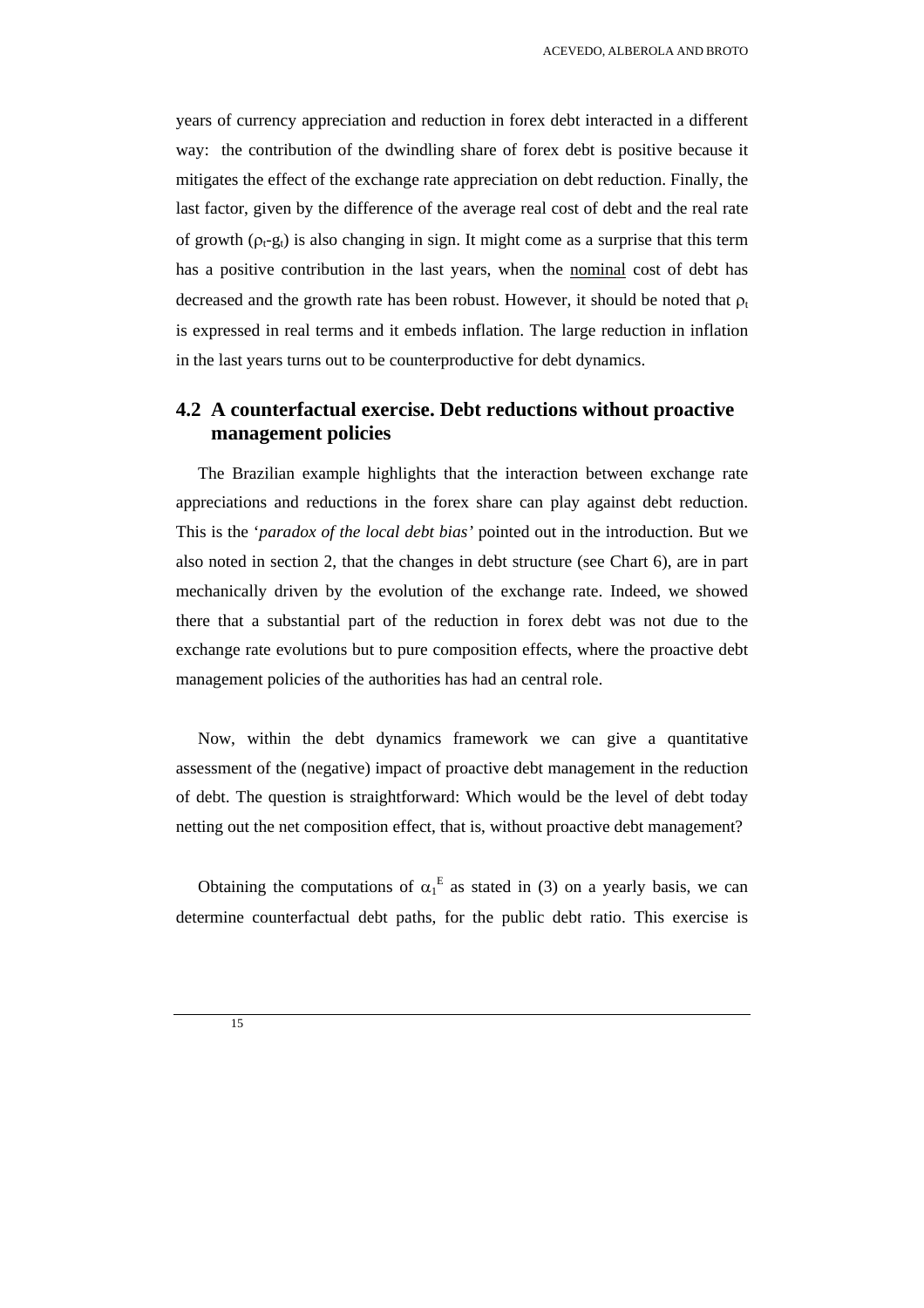carried out for the six considered countries and is represented in Chart 8. The blue line represents the actual public debt trajectory; netting out the pure composition effect delivers the path represented by the green line. The graph is completed with the opposite exercise –red line-. In this case, we consider the pure composition effect but assuming that the impact brought about by the exchange rate evolutions disappears, that is the current debt level had the real exchange rate been kept constant.

Table 2 summarizes the outcomes of the counterfactual exercise for the six countries. In the case of Brazil, the actual path displays debt falling from 74% to 68% of GDP, but this fall is much wider to around 60% in 2005 when we net out the pure composition effect. The reason is that the dwindling forex debt does not fully capitalise the impact of the real exchange rate appreciation. To sum up, for Brazil, the implicit loss, in terms of percentage points of debt -to-GDP- derived from the proactive debt management of the government, nowadays the level of debt would be a sizable 8 pp of GDP. This can be taken as a measure of the opportunity costs of substituting local debt in local currency for forex debt. On the contrary, if the nominal exchange rate would have remained in the levels of 2002, the quasi-gross public debt would have been in 2005 of around 79% of GDP.

In Turkey, these proactive policies have also been quite pronounced. There, netting the change in composition due to the debt management of the government the public debt would be in 2005 10 pp of GDP lower. In the rest of the countries where the reduction in the share of forex debt on total public debt has been relatively small or has not taken place (Colombia, Indonesia, Russian Federation and Uruguay), the difference between the actual path of public debt and the public debt under constant composition of the year of crisis is also small (this difference represents less than 1 pp of the GDP of each country).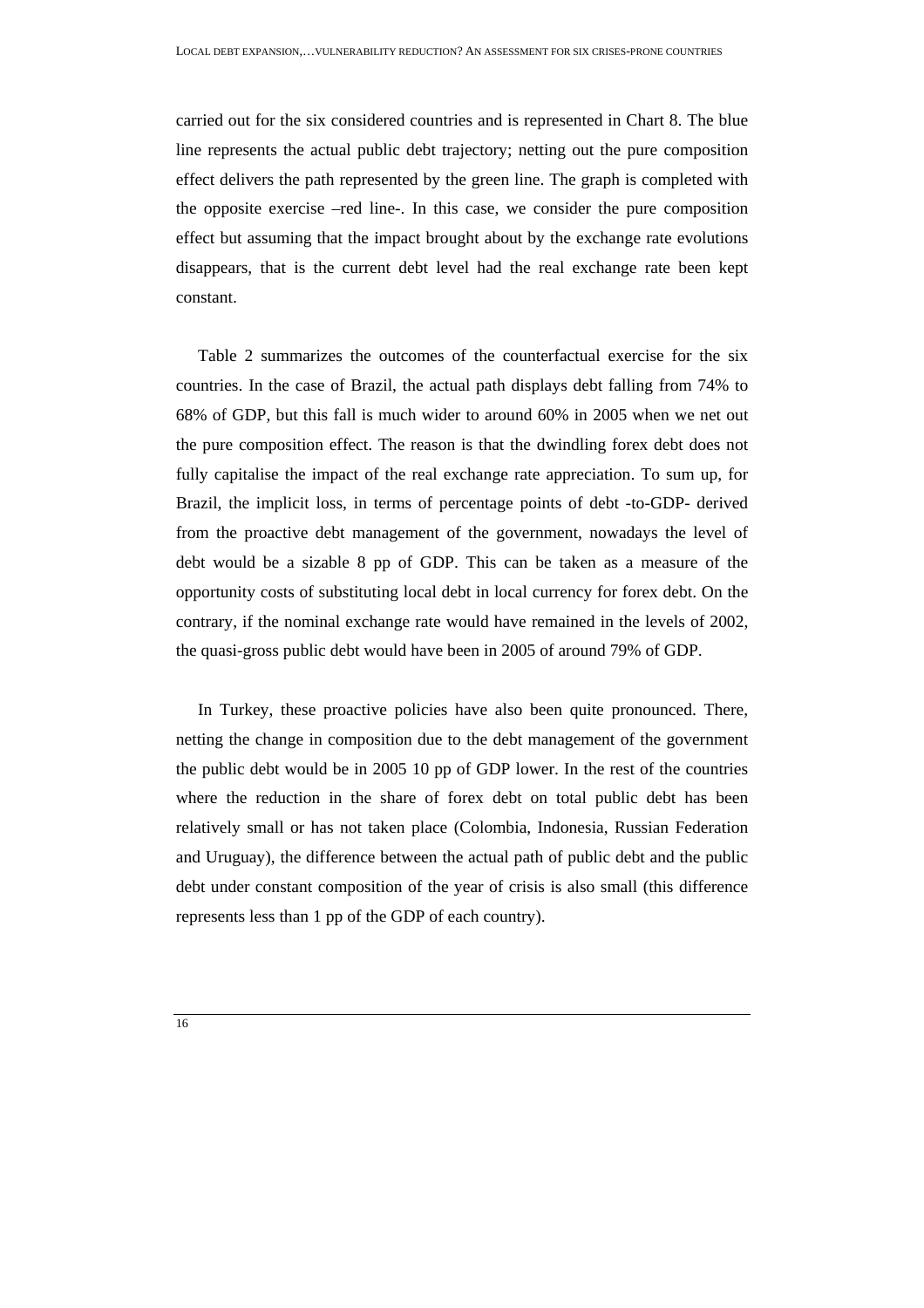Brazil or Turkey represent a clear example were the "opportunity costs" of diminishing the total amount of forex debt on total public debt are more evident, due both to the intense exchange rate appreciations and to the efforts by the fiscal authorities to recompose debt in favour of local and local currency denominated debt.

Some important caveats are in order, though, which give a more nuanced view of these opportunity costs of moving out of forex debt. Most important is that this is a partial exercise. We are assuming that nothing else changes, but this is an extremely strong assumption. As mentioned above, the fiscal authorities could have not developed so swiftly the local debt markets under more stringent financial conditions. More importantly, the very same evolution of the exchange rate is not alien to the evolution of debt composition: the reduction in external debt, process deepened by very active policies in Brazil shapes the expectation of agents and it has probably contributed to put higher pressure on the exchange rate and to foster a higher accumulation of reserves (and thus a bigger reduction of quasi-gross debt)

From the second type of exercise, where the exchange rate is kept unaltered, some interesting conclusions also follow. As expected, the numbers show that debt dynamics would have been much less favourable under exchange rates of the year of crises for the six countries – except for Indonesia and Russia, where nominal exchange rate has appreciated with respect to their years of crises. The more damaged country in case of maintaining the same nominal exchange rate would have been Uruguay, that would have increased its debt in 18 pp of GDP.

All in all, under the perspective taken in this section, it might seem that having performed proactive policies in order to reduce the share of forex debt on total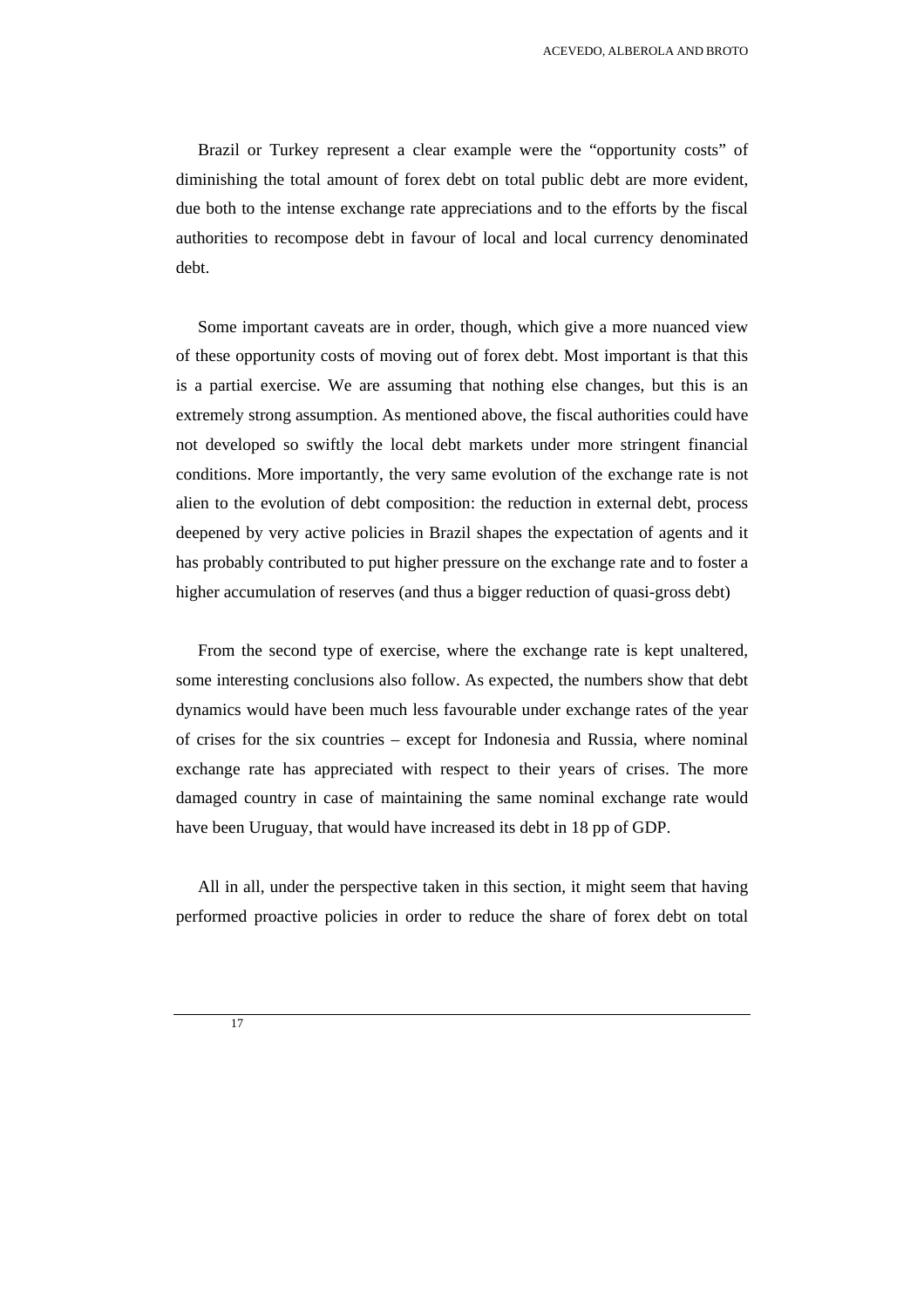GDP has entailed costs in terms of limited debt reduction,. Nevertheless, this shortterm cost must be measured up with the prospective benefits derived from a less forex dependent debt structure in the case of financial turbulence.

### **4.3 Stress test: The resilience in debt vulnerability**

The standard DSA framework based on stress testing consists of designing a situation of turbulence (or stress) comparable with the last crises to check whether vulnerability has effectively been reduced and contrast it with a base scenario.

Therefore, the first step is to define the base scenario. With forecasts from the respective IMF's Article IV reports, LatinFocus and Consensus Forecast on a three year horizon (2006, 2007 and 2008) the raw data to project the debt paths are obtained<sup>9</sup>. This methodology is useful in order to improve homogeneity of the analysis and in order to check out the different outcomes with those provided by IMF. Second, the stress scenario is designed so as to replicate the most recent financial turmoil that these countries have suffered –coinciding as seen above with the previous peak in debt. The data underlying the base and the stress scenarios are displayed in table 3. The changes therein are applied to all variables in the debt dynamics equation  $(5)^{10}$ .

The results for the six countries appear in Chart 9 and table 4. Let us take again Brazil as illustrative case. The blue dotted line represents the base scenario, whereas the orange dotted line stands for debt dynamics under the stress scenario.

<sup>&</sup>lt;sup>9</sup> The two last data sources are needed for exchange rates forecast, the rest of forecast are mostly based on the respective Article IV of IMF for each country.<br><sup>10</sup> . In those punctual cases where there is no data availability for the period of crisis the

negative shock was obtained by adding to the data in the base scenario one standard deviation of the available data

<sup>18</sup>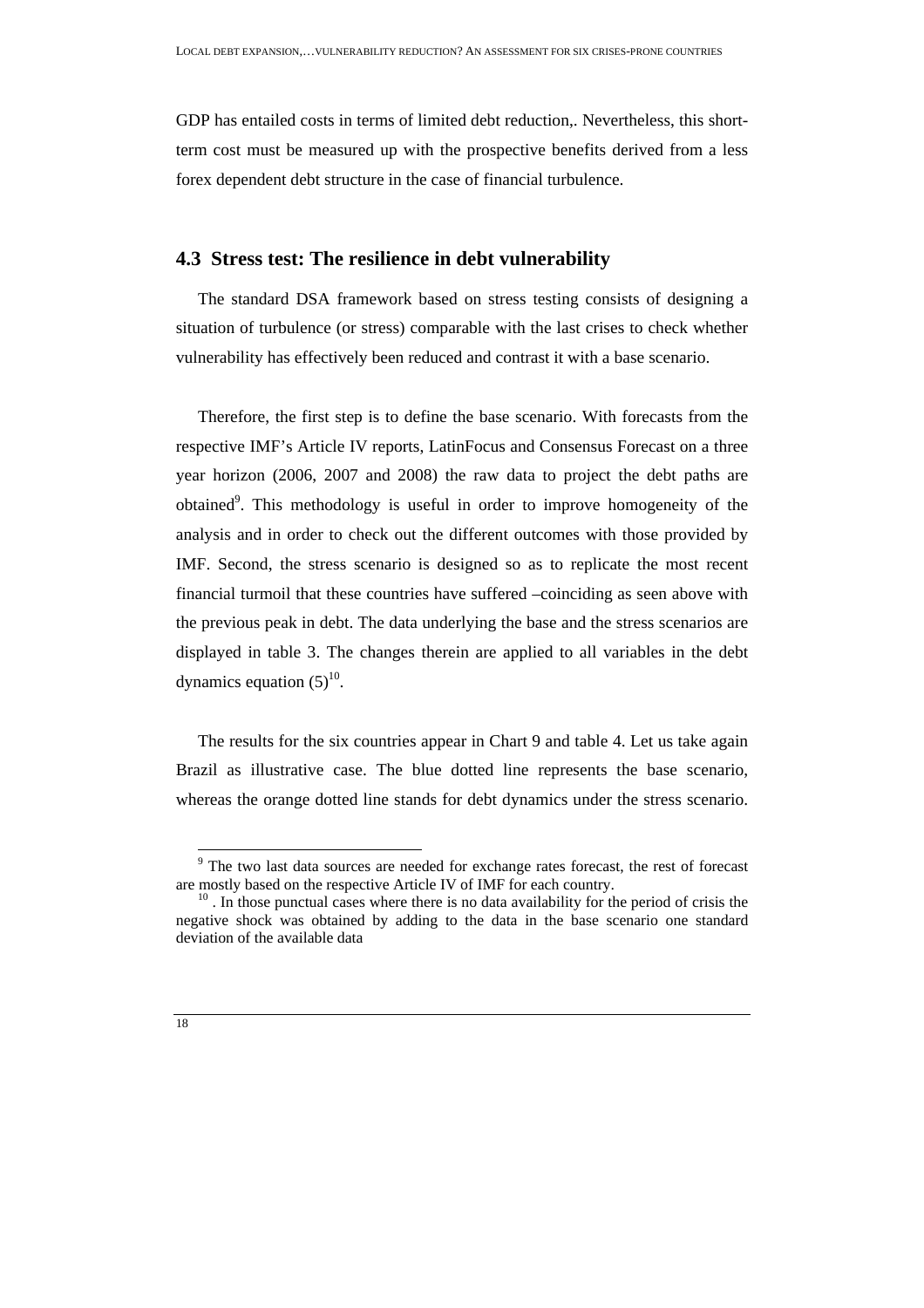In both debt evolutions it is employed the path of  $\alpha$  under debt composition of 2005. As expected under the base scenario –conveying the continuation of favourable conditions- quasi-gross debt gently decreases towards 60% of GDP, while under the stress scenario debt increases and then stabilises above 70%.

What would have been the impact of the turmoil if the debt structure been kept unaltered relative to the year of the crisis? A first –but inadequate- approximation is given by the red line. It represents the impact of the stress test with the debt structure net of the pure composition effect (but letting the exchange rate effect operating) and the current level of debt. Notice that the evolution is much more explosive that under the current debt structure (plus the stress scenario-orange line). Had the debt management not been proactive<sup>11</sup>, the increase would have been much larger (to over 95%) –red line- and set the debt in a explosive path The gap between both lines (more than 20 p.p of GDP in a 3-year horizon) is indicative of the importance of a less forex-exposed debt structure in order to reduce vulnerability and reinforce the sustainability of debt.

Why is the red line misguiding? We have seen in the counterfactual exercise, that netting out pure composition effects would have resulted in a lower debt ratio in the case of Brazil because of the sustained real exchange rate appreciation.. Thus, the effective lower reduction in debt due to the proactive debt management policies has to be compared with the prospective gains in the case of a financial crisis. More precisely, the green line represents the debt dynamics assuming no pure composition effect –as in the red line- plus the level of debt resulting from the counterfactual exercise. This, in our view, is the right gauge to measure vulnerability reduction due to proactive debt management. In practical terms, this

 $11$  To be more precise the '2002 debt composition' lets the exchange rate effect impact on the structure but nets out the pure composition effect.

 <sup>19</sup>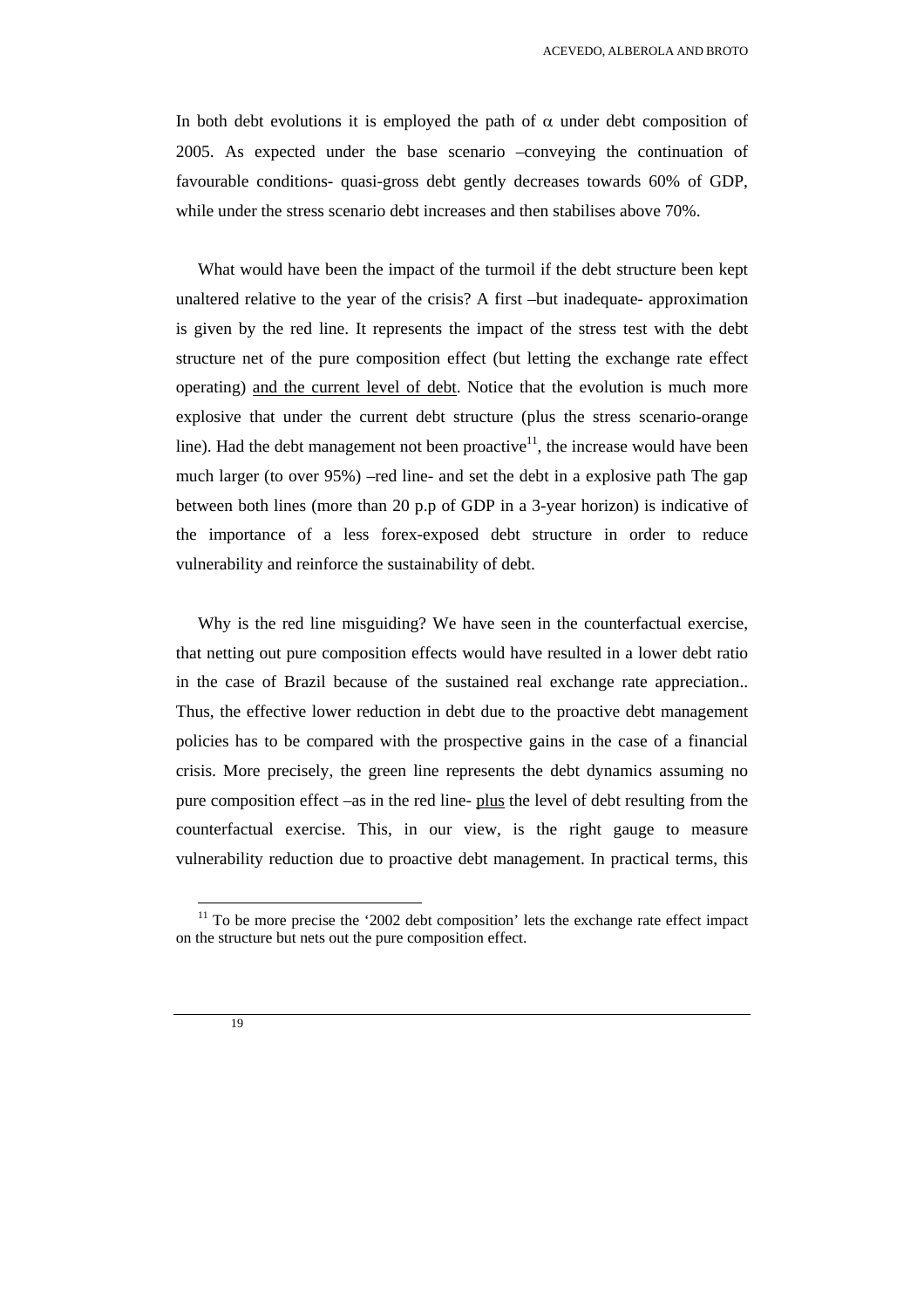amounts to take the end-point of the green line as reference and project if forward under the stress scenario.

The so-extended green line has a similar path than the red line, but it starts from a lower level. As a consequence, the difference in the ratio of debt is very small in the first year, and then widens up to around 10 p.p. of GDP. This figure can be taken as the net gain from the debt management policy by Brazil. In other words the "short-term cost" of implementing proactive policies in order to decrease the share of forex debt on total debt, is more than compensated by "long-term gains" of implementing them.

For the other five countries the forecasts under the base scenario are as follows. Colombia, Turkey and Uruguay decrease its debt towards 40%, 45% and 60% of GDP, respectively (blue line). Despite the evolution of its currency and the composition of its debt, Indonesia also reduces its debt to 25% of GDP. Finally, the forecast for Russia are especially favourable, as the forecast for the gross debt decrease sharply to -25% of GDP- that is not only quasi-gross debt is negative, but also gross debt!

The stress scenario for rest of the countries can also be analysed in the same manner as Brazil, although the results are less clearcut. Recall that the more interesting conclusions arrive from the comparison of the evolution of debt under the debt composition of the year of crisis (green line) and under the debt composition of 2005 (orange line). The comparison only favours the case of debt recomposition in Russia –where the debt level is not currently a problem and Uruguay, to a lesser extent than in Brasil (gap 5 p.p of GDP, see table 4). Nevertheless, in some countries as Colombia, the benefit of the performed proactive policies until 2005 gives rise to an scant average decrease of debt of 1 pp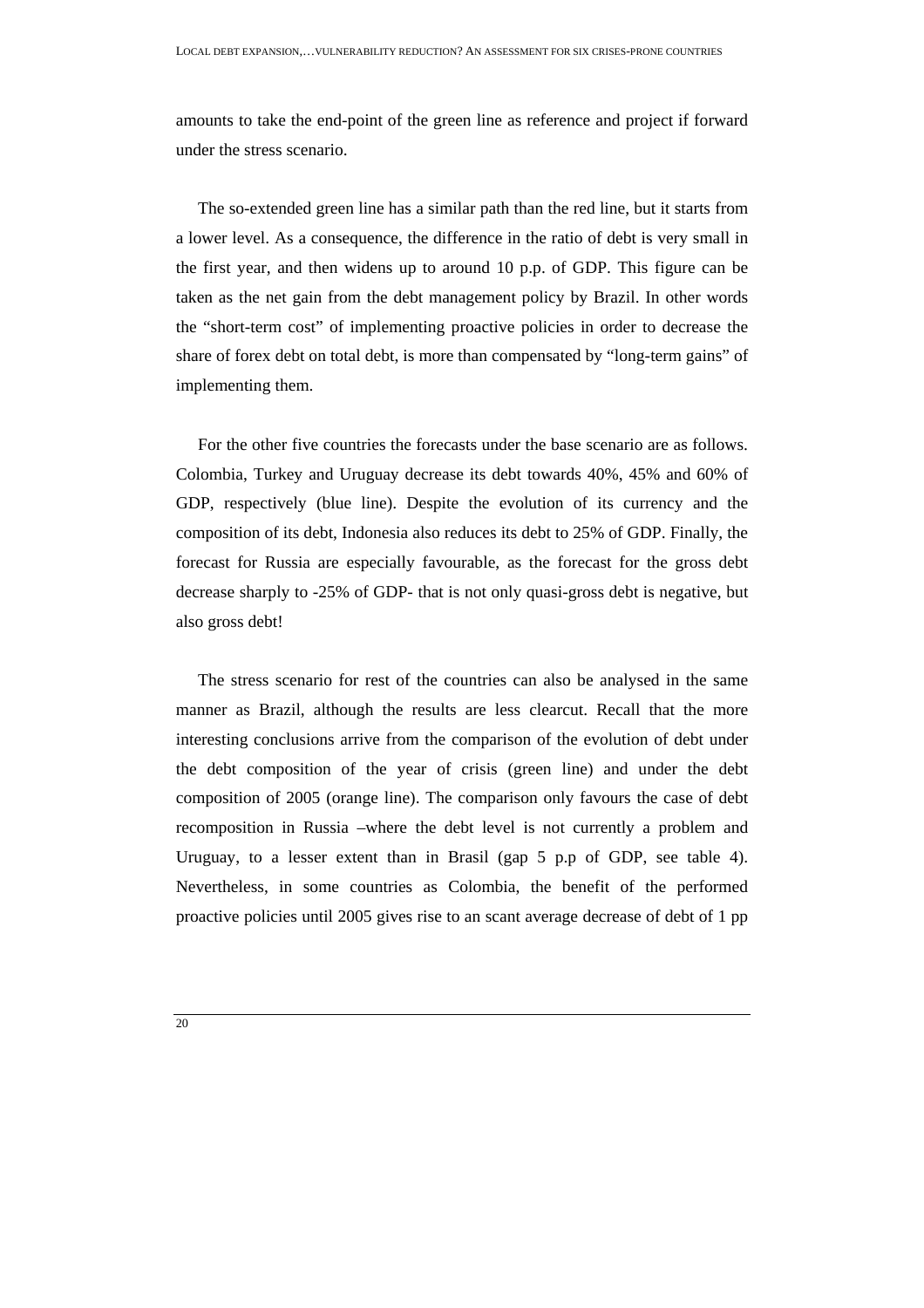of GDP accumulated in the forecasted period, and in the case of Turkey the accumulated differences after three years are negative (-1 p.p. GDP) although they are previously positive. In the case of Indonesia the gap is negligible, throughout the forecast scenario.

Here underscoring the caveats is even more relevant because the direct inference from these results is that, with the exception of Brazil, the debt recomposition effort, do not seem to pay off in terms of vulnerability reduction under stress. Again, the caveats are based on the impact of these debt trajectories on expectations. It is difficult to assume that the reaction of the markets would be the same comparing the mild deterioration implied by the orange line with the sharp increase in debt under a less favourable debt structure. As a consequence, the evolution of the financial variables is reasonably expected to be worse in the second case. This endogeneity implies that the computation of net gains is rather a floor than a mid-point estimate.

In order to check the robustness of the stress test, the exercise is repeated considering two alternative assumptions for the design of the stress scenarios. First, following the methodology employed in most IMF's Article IV, 2 standard deviations on the sample series are added to the corresponding data of the base scenario-this is denoted as  $2SD$  in the table<sup>12</sup>; second, a scenario is built on the average stress scenario (average stress, for short) for each variable of the six countries based on the historical criterion of previous subsection.

Table 4 shows the outcomes corresponding to these two new criteria. The results in general are quite robust under the three different alternatives, both in

 $12$  It is added to each variable from 2006 to 2008 (both inclusive) two standard deviations of the sample of each variable from the year of the crisis to 2005.

 $21$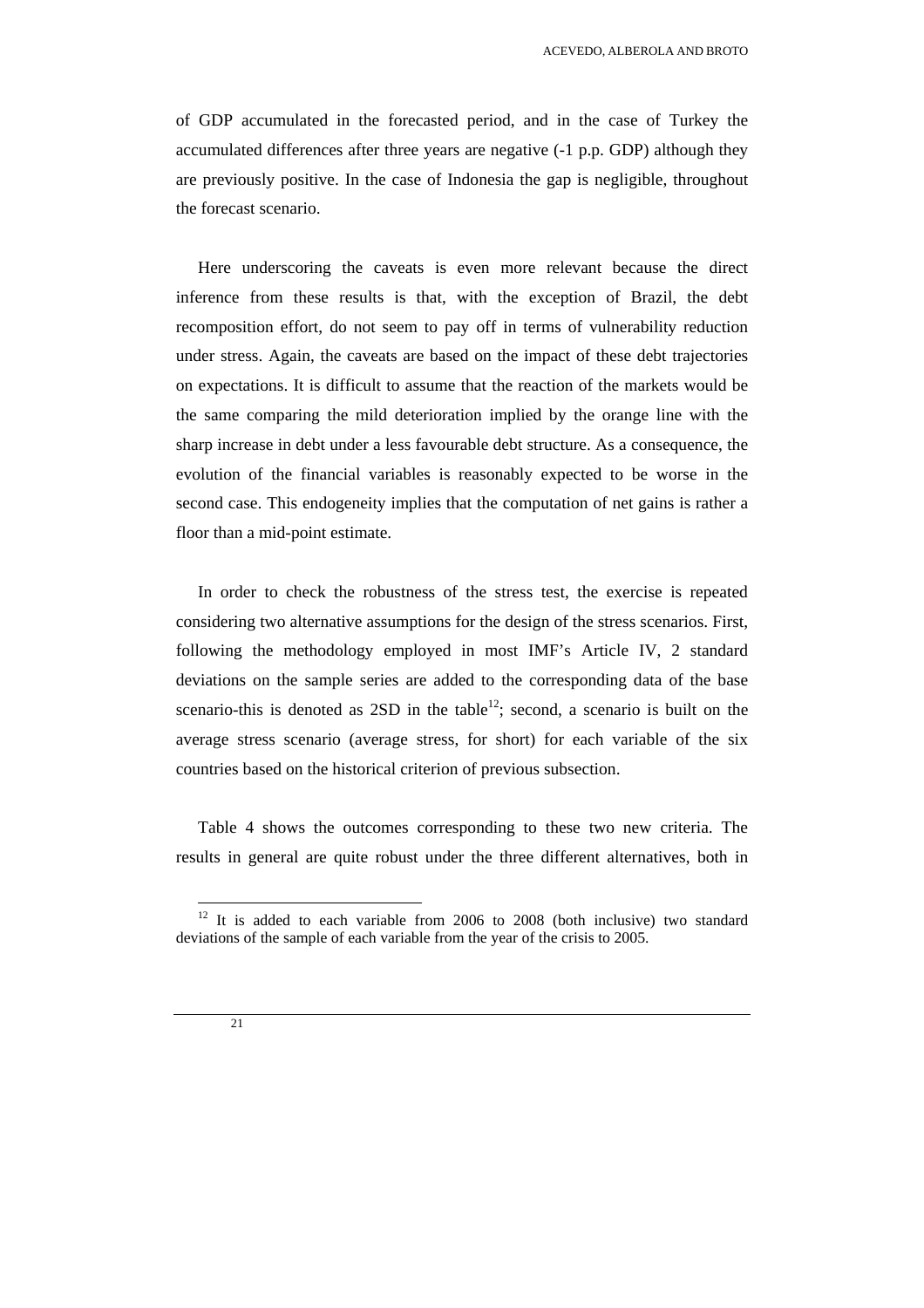terms of size of the shock and direction to the two new stress scenarios designed. Two are the main exceptions: Indonesia and Turkey. In the case of Indonesia the exercise is not robust under the assumption of two standard deviations, as public debt on GDP is lower under the stress scenario than under the base scenario. In the case of Turkey, under these two new assumptions, the gap between the stress under the debt structure of the year of crisis –that is, the counterfactual- and the stress under the debt structure of 2005 becomes negative, implying less resilience to a negative shock. For the other simulations results are almost equivalent, and even in some cases, such as the results of the scenario based on averages for Colombia gives rise to a lower debt under current composition than under previous composition.

### **5. Conclusions**

In this paper we have evaluated the impact of the shift of public debt away from foreign currency on the vulnerability of a group of selected emerging countries which, not so long ago, underwent deep financial turbulences.

We have first underscored that, the ratio of public debt to GDP and, even more dramatically, the share of forex debt have been reduced in emerging markets in a context of favourable financial conditions. The exchange rate appreciations in this context have helped to reduce both ratios. However, the proactive debt management strategies of the authorities – aimed at reducing the vulnerability of the debt composition- has been the dominant factor in quantitative terms in most countries. Clearly, a favourable external environment and exchange rate evolutions have facilitated this process, since expected exchange rate appreciation favours issuing debt in domestic currency. The development of local debt markets has both benefited from and facilitated this proactive debt management.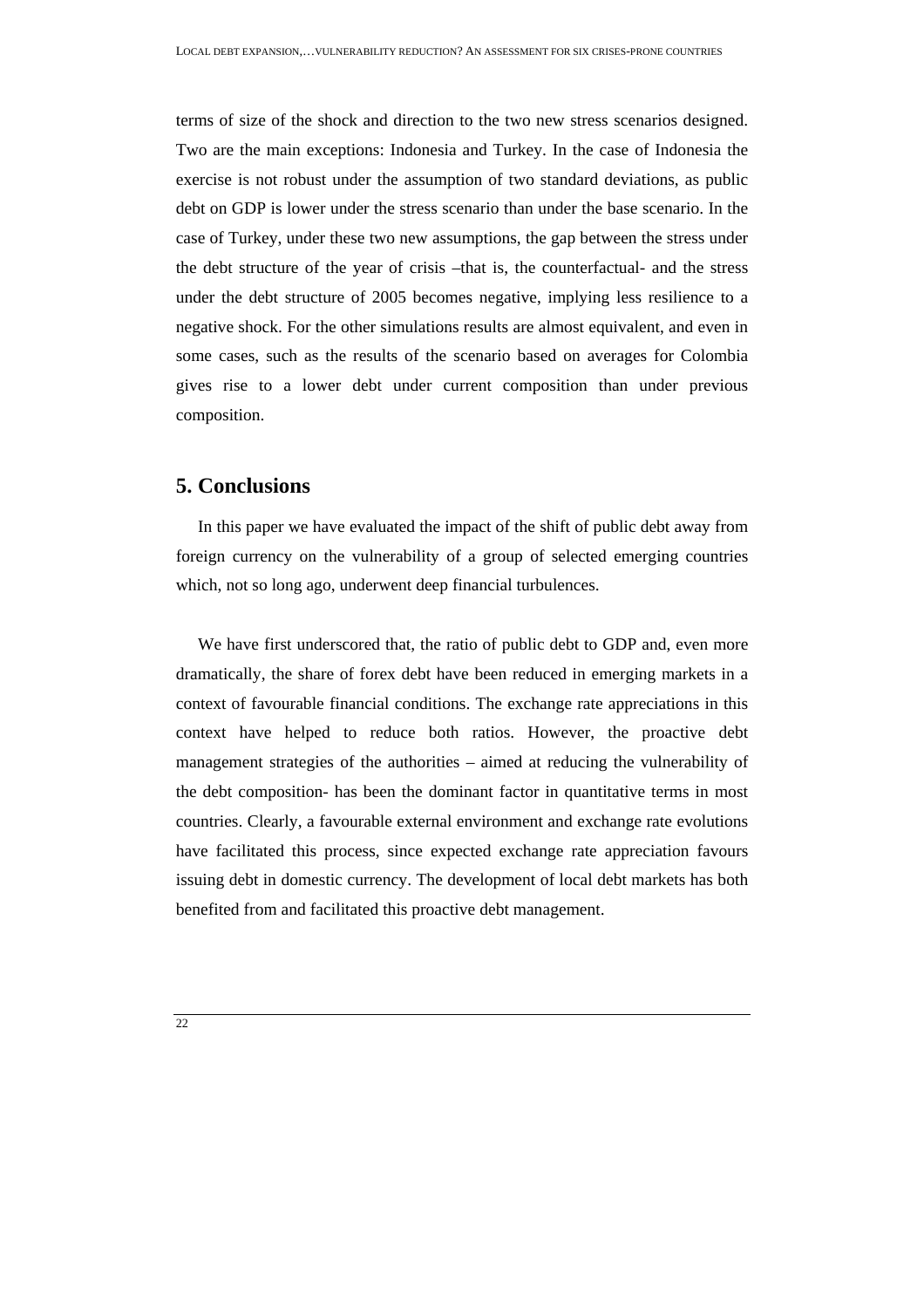ACEVEDO, ALBEROLA AND BROTO

The changes in the structure of debt are expected to have important implications for the reduction of financial vulnerability in public finances. However, our approach to this issue has first uncovered a paradox related to the recent bias towards local debt. By reducing forex debt through proactive policies governments have not taken full advantage of the real exchange appreciation enjoyed by their economies after the crises. Otherwise, the debt ratios in the analysed countries would have been lower than they currently are, and the difference is sizable in certain cases.

This short term 'opportunity cost' of shifting towards local debt has to be taken into account in order to assess the net benefits of the proactive debt management policies. The stress tests suggests that even after controlling for these short-term costs there is a reduction in vulnerability derived from the proactive shift towards local debt-measured by the difference in the ratio of debt to GDP in a situation of stress- in most cases, although the magnitude is some of them is small.

One important caveat reinforces these results. A central assumption of the exercise is taken into account: the evolution of the variables which drive the debt to GDP ratio is independent of the ratio or structure of debt. However, the behaviour of the financial variables is very much influenced by perceptions on debt vulnerability. This applies both in the counterfactual and in the stress tests. More precisely, with a higher share of forex debt the exchange rate appreciations would have presumably been lower in the recent years and the deterioration of the financial variables in the stress would have been higher. Finally, the probability of a turbulence is expected to increase under a debt structure very sensitive to financial volatility. These caveats taken together imply that the estimated reduction in vulnerability is a minimum bound, and therefore the effective vulnerability reduction is higher.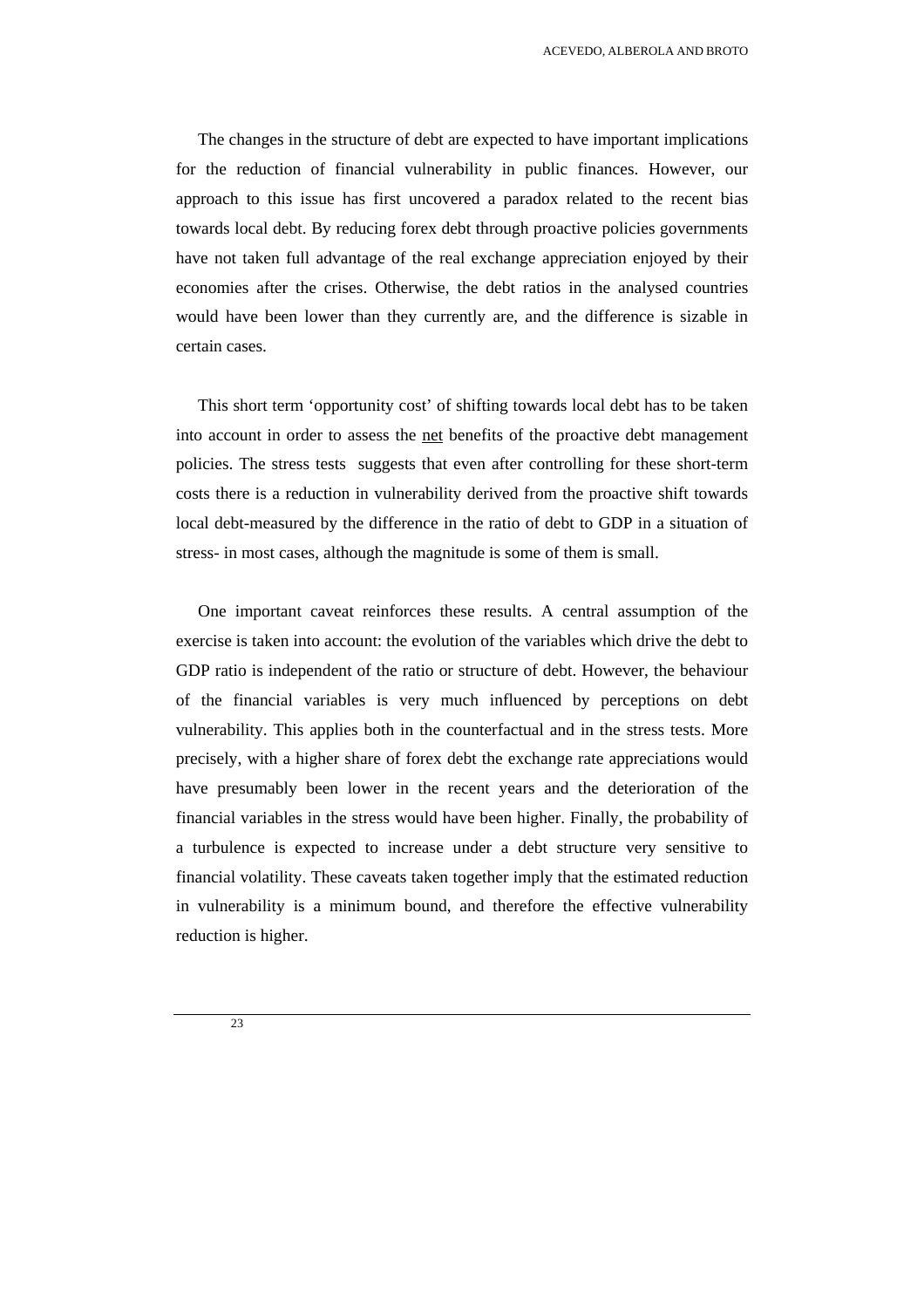All in all, the move to local debt has been shown to be positive from the point of view of the vulnerability reduction. This can be considered an important breakthrough in emerging markets in order to improve their resilience in the face of eventual financial shocks and also to reduce their occurrence.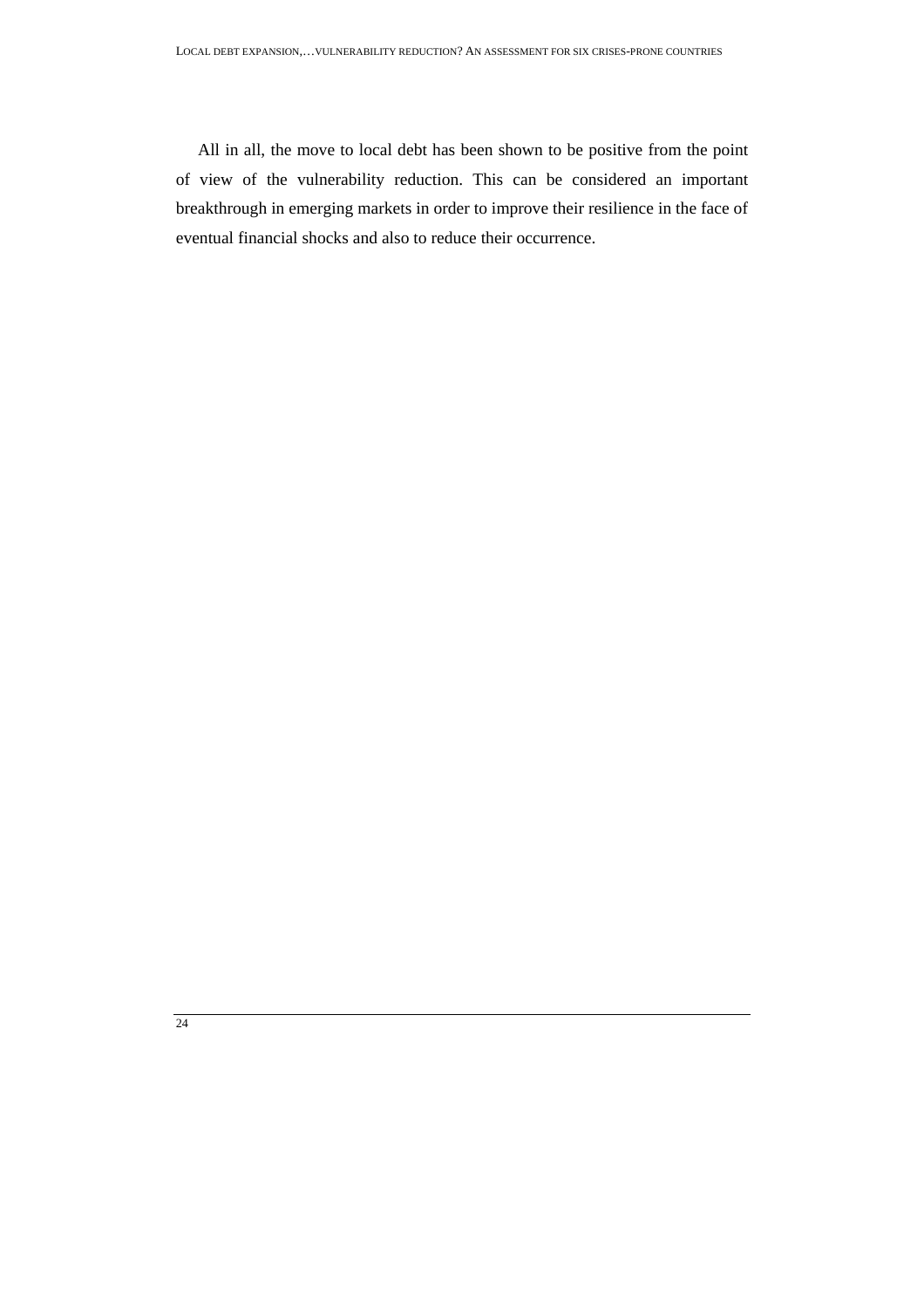### **References**

Alfaro, L. and F. Kanczuk (2006) "Sovereign debt: Indexation and maturity", Inter-American Development bank, Working Paper #560.

Banco de España (2006) "La reducción de la deuda vinculada al tipo de cambio" Boletín Económico marzo 2006, pp. 101-102.

de Bolle, M., B. Rother and I. Hakobyan (2006) "The level and composition of public sector debt in emerging market crises", IMF Working Paper, 06/186.

Calvo, G., A. Izquierdo and E. Talvi (2002) "Sudden stops, the real exchange rate and fiscal sustainability: Argentina's lessons", NBER Working Paper 9828.

Celasun, O., X. Debrun and J.D. Ostry (2006) "Primary surplus behaviour and risks to fiscal sustainability in emerging market countries: a "fan-chart" approach", IMF Working Paper, 06/67.

Cowan, K. E. Levy Yeyati, U. Panizza and F. Sturzenegger (2006) "Sovereign debt in the Americas: New data and stylized facts", Inter-American Development Bank, Working Paper #577

Garcia, M. and R. Rigobon (2004) "A risk management approach to emerging market's sovereign debt sustainability with an application to Brazilian data", NBER Working Paper series, #10336.

Hausmann, R. and U. Panizza (2003) "On the determinants of Original Sin: an empirical investigation", Journal of International Money and Finance, 22, pp. 957- 990.

Eichengreen, B. and R. Hausmann (1999), Exchange Rates and Financial Fragility, in Federal Reserve Bank of Kansas City (Ed.), New Challenges for Monetary Policy, pp. 329-368

Hostland, D. and P. Karam (2005) "Assessing debt sustainability in emerging market economies using stochastic simulation methods", IMF Working Paper, 05/226.

IDB (E. Borenssztein, E. Levy and U. Panizza coordinators) (2006) "Living with debt. How to limit the risks of sovereign finance. Economic and social progress in Latin America. 2007 report", Inter-American Development Bank.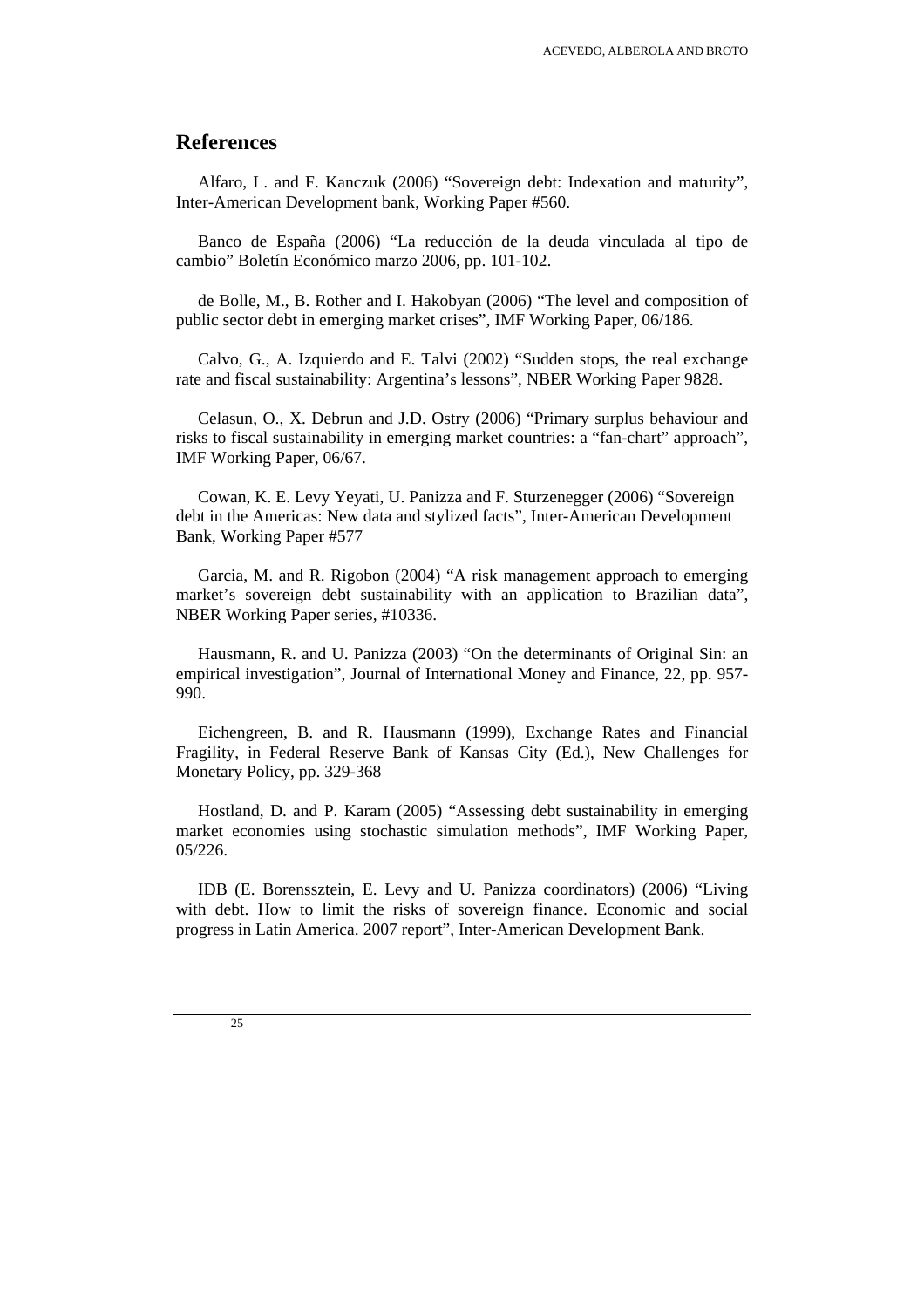IMF (2003) External Debt Statistics: Guide for Compilers and Users, June 2003.

IMF (2006) World Economic Outlook (Financial Systems and Economic Cycles), September 2006.

Jeanneau, S. and C. Tovar (2006) "Domestic bond markets in Latin America: achievements and challenges", BIS Quarterly Review, June 2006.

Manase, P. and N. Roubini (2005) "Rules of thumb' for sovereign debt crises", IMF Working Paper, 05/42".

Tovar, C. (2005) "International government debt denominated in local currency: recent developments in Latin America", BIS Quarterly Review, December 2005, pp 109-118.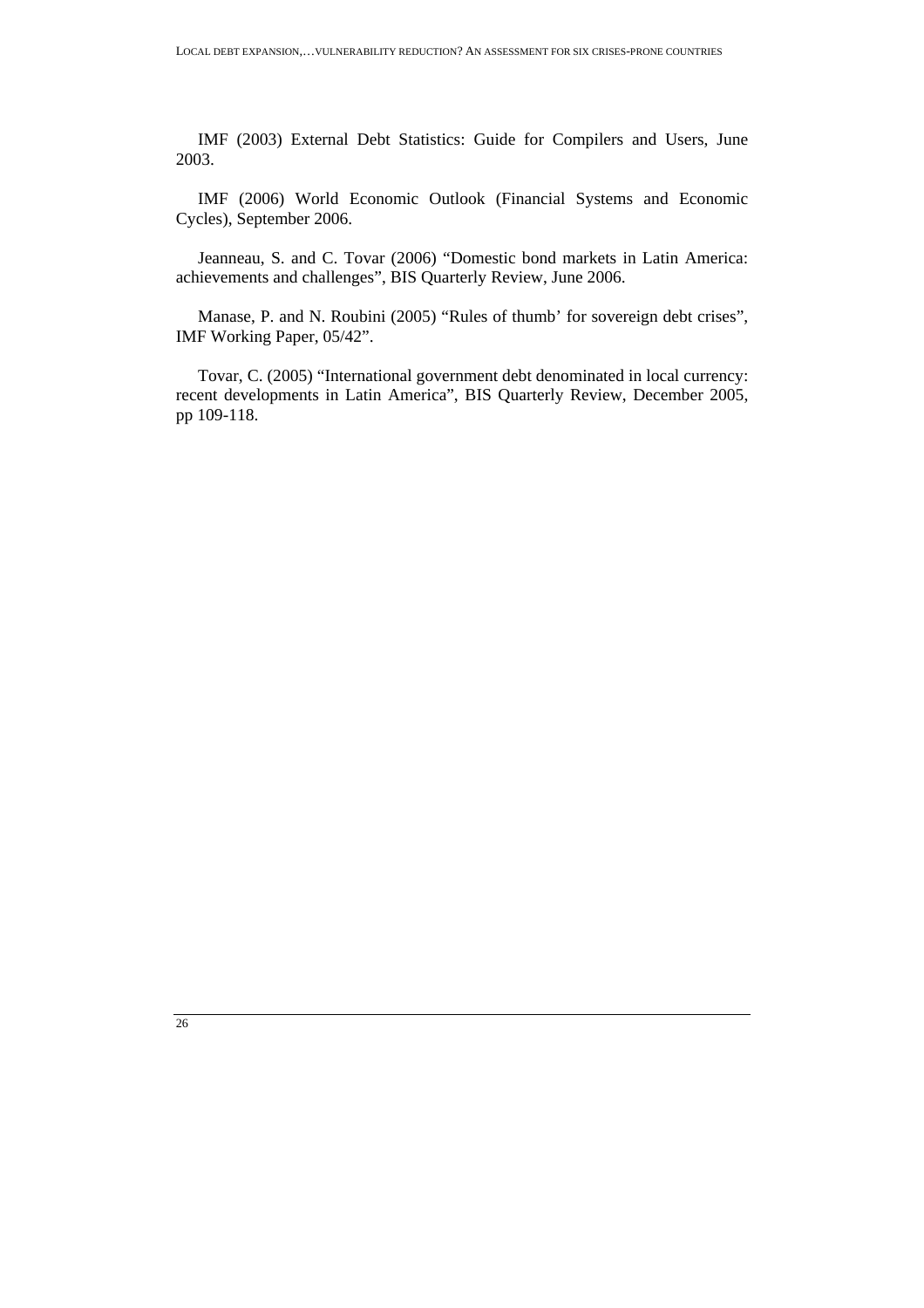

*Chart 1: Gross and quasi-gross public sector debt for six selected countries* 

*Source: National statistics and own calculations*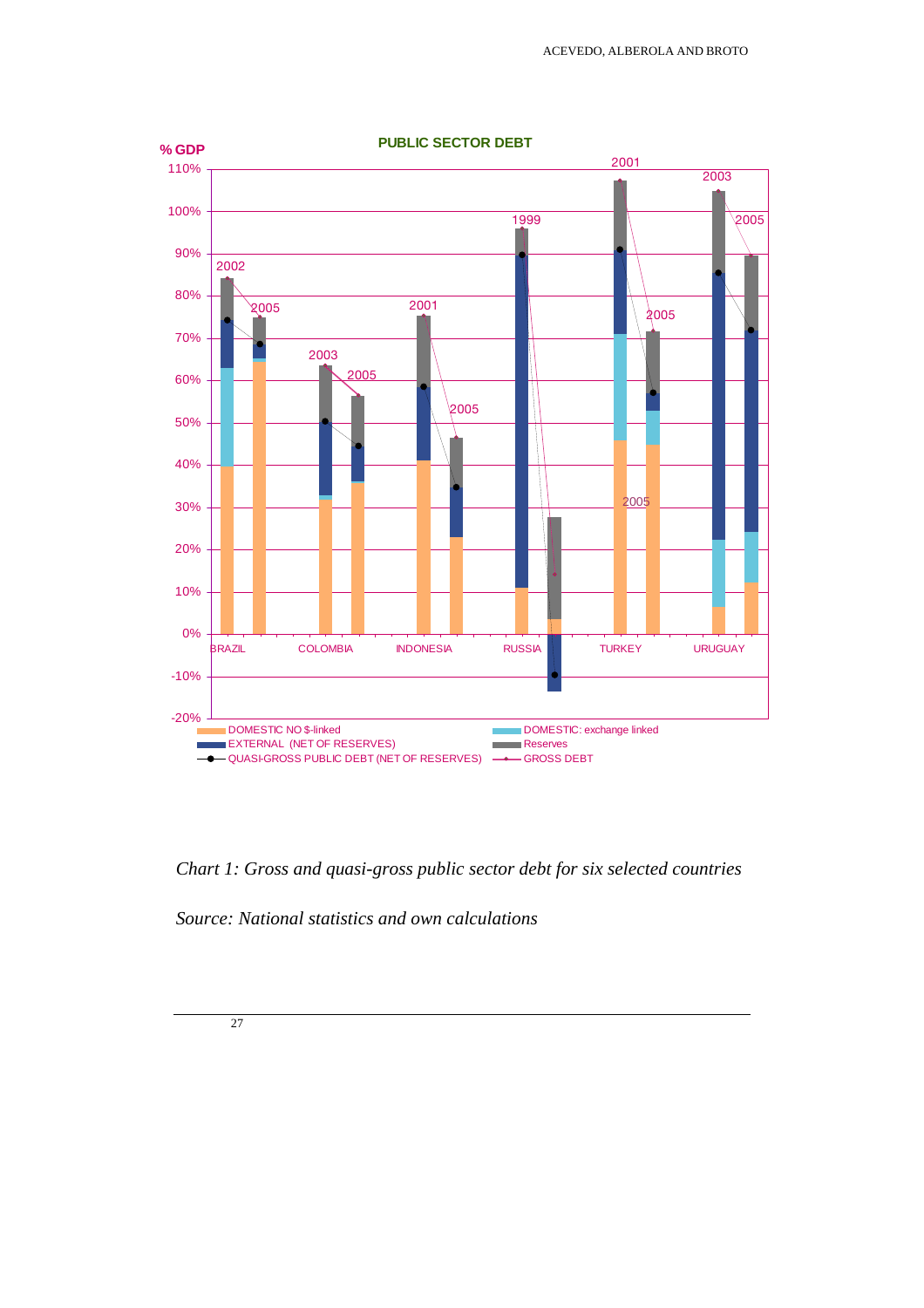

**PUBLIC DEBT STRUCTURE**



### *Chart 2: Public debt composition (quasi-gross public debt) in six selected countries*

*Source: National statistics and own calculations*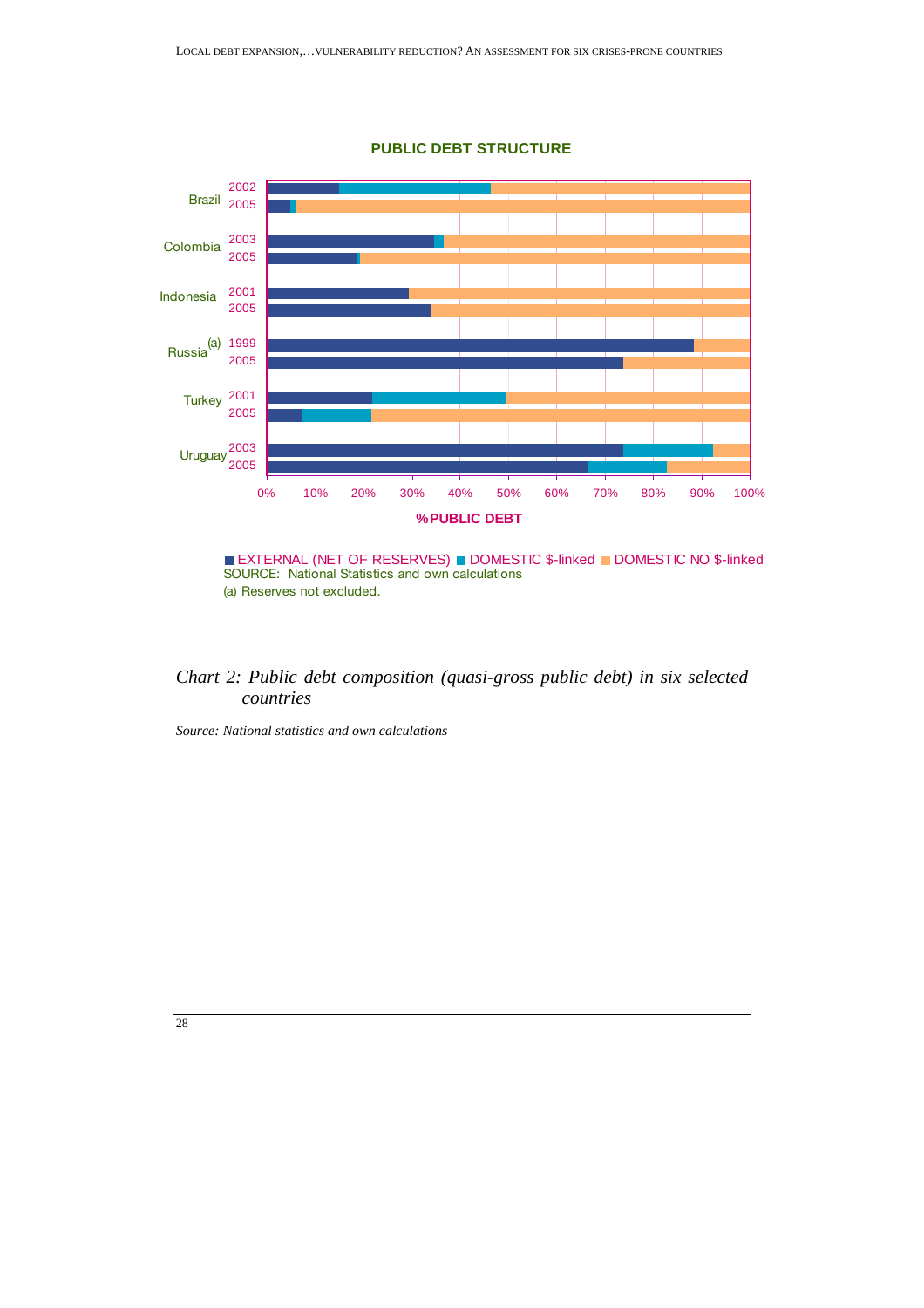

*Chart 3: Identification of sovereign crisis episodes in selected countries (together with sovereign spreads and nominal exchange rates)* 

*Source: Datastream*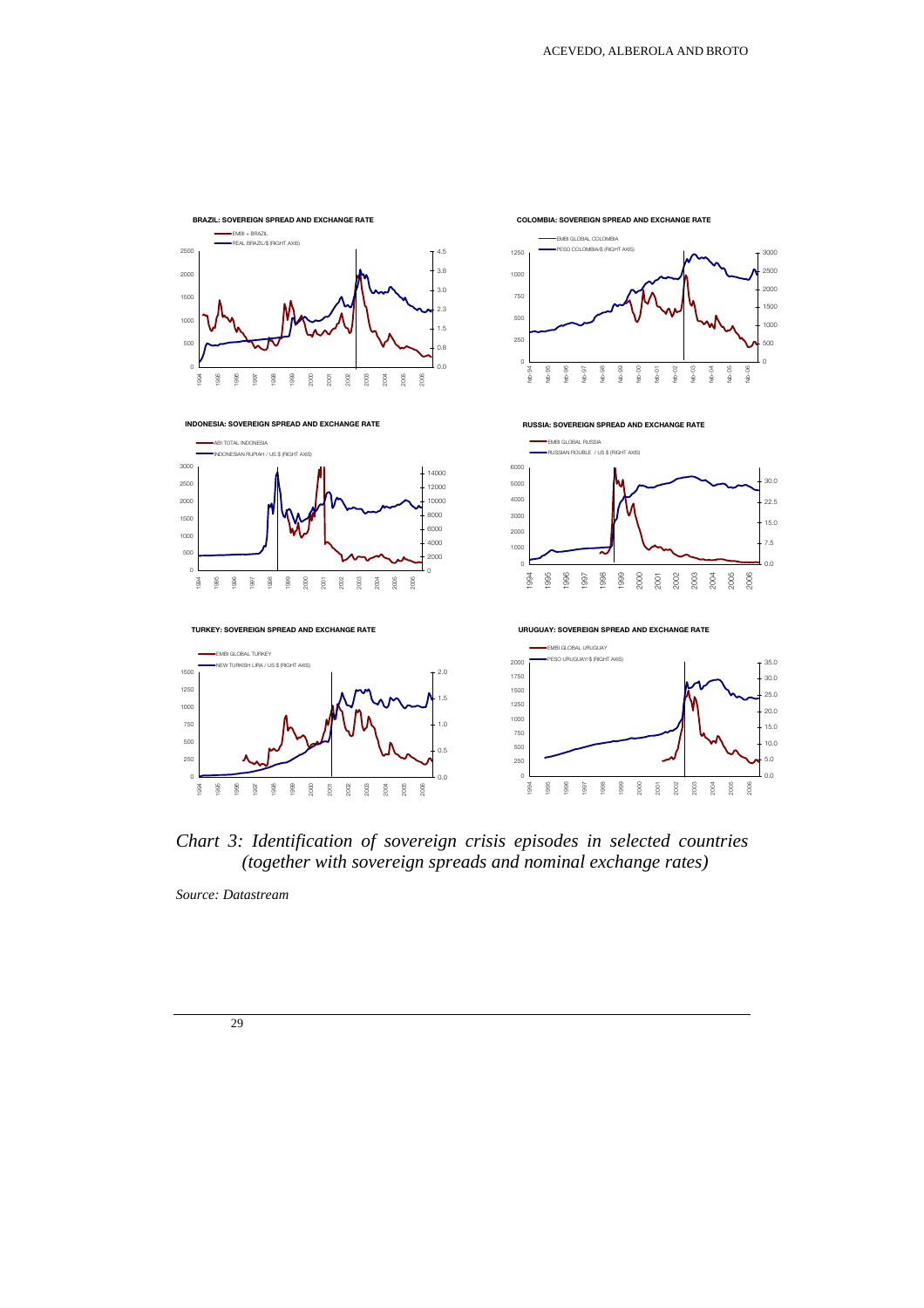

(a) Year of major outstanding debt in barckets and dotted line from this year. SOURCE: EIU.

*Chart 4: Real exchange rates for six selected countries* 

*Source: EIU* 



*Chart 5: Public debt decomposition*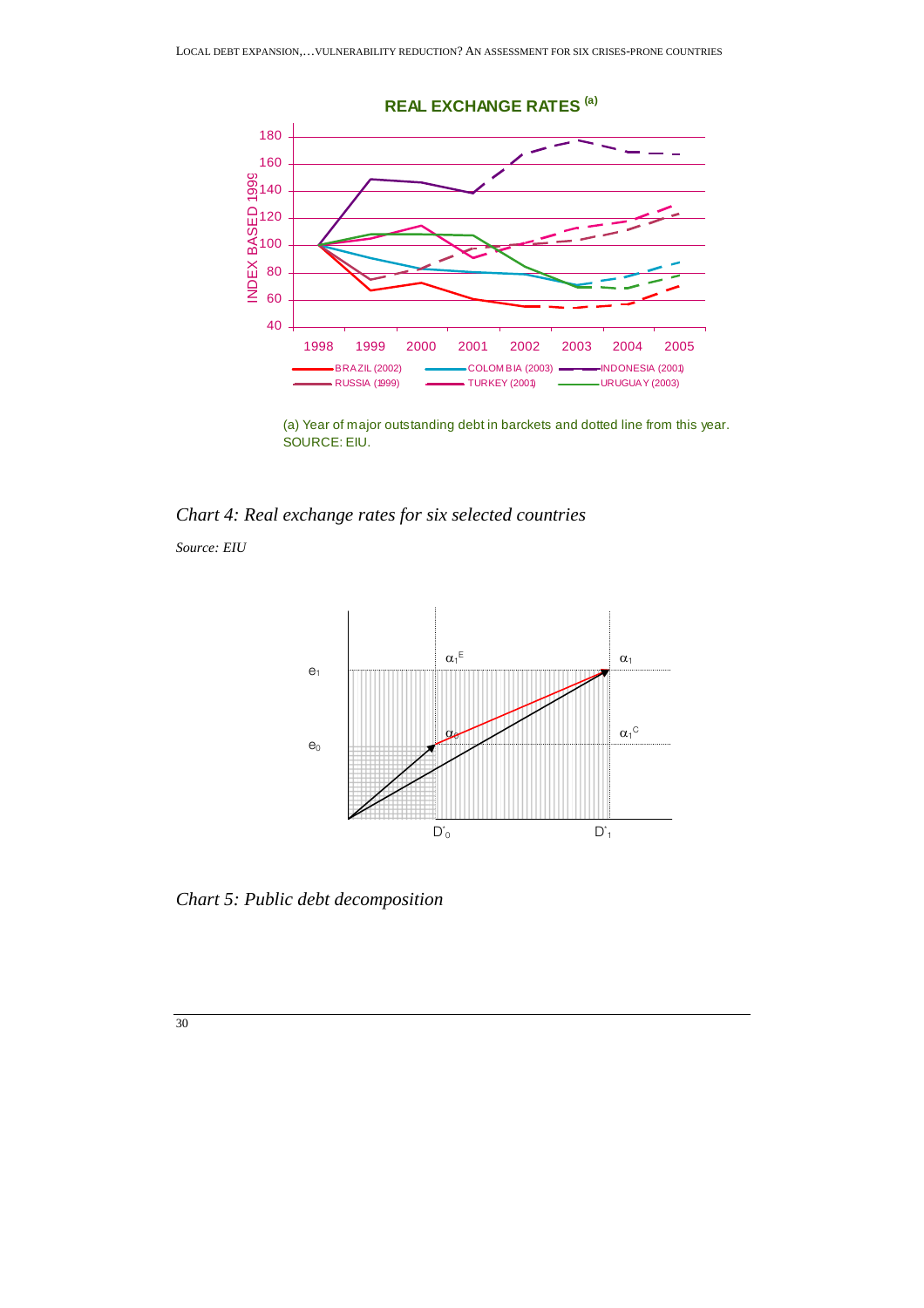

### *Chart 6: EE and CE (quasi-gross public debt) in six selected countries*

*Source: National Statistics and own calculations* 



*Chart 7: Brazil: Annual variation of public debt on GDP disaggregated in terms of contributions* 

*Source: Own calculations*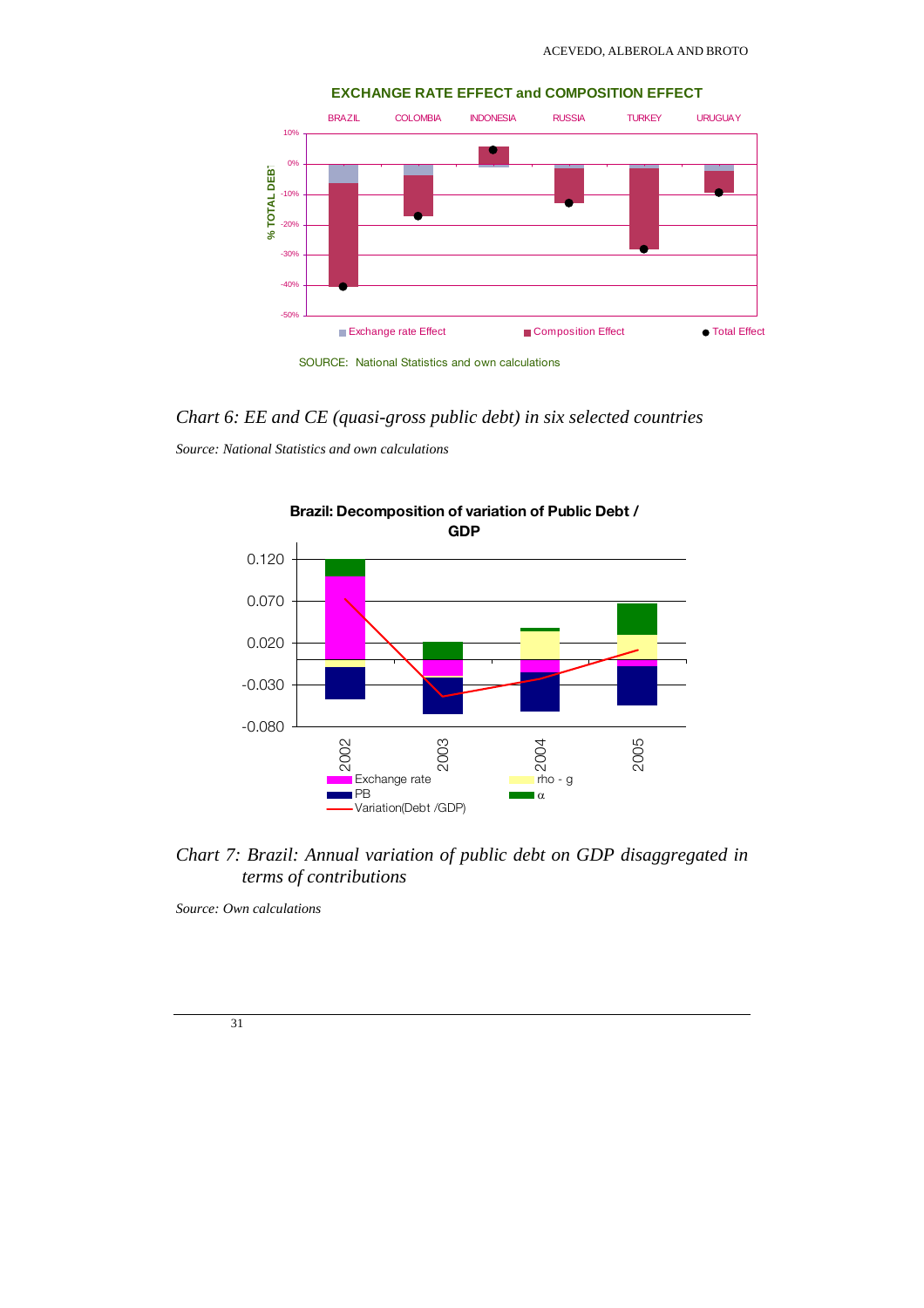

*Chart 8: Actual vs. counterfactual in six selected countries* 

*Source: Own calculations*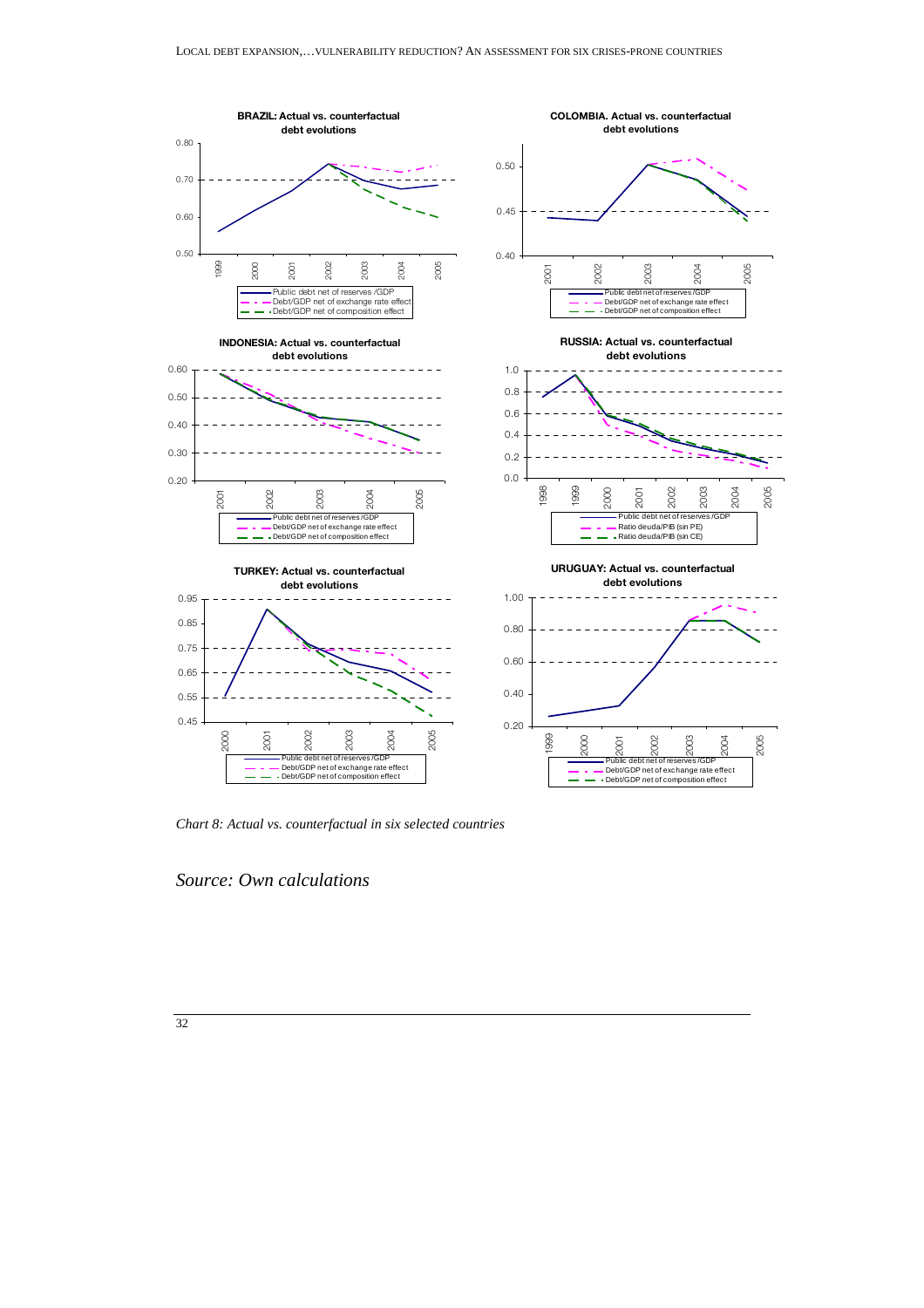





COLOMBIA: Base and stress scenario



RUSSIA: Base and stress scenario





*Chart 9: Base and stress scenario in six selected countries* 

*Source: Own calculations* 

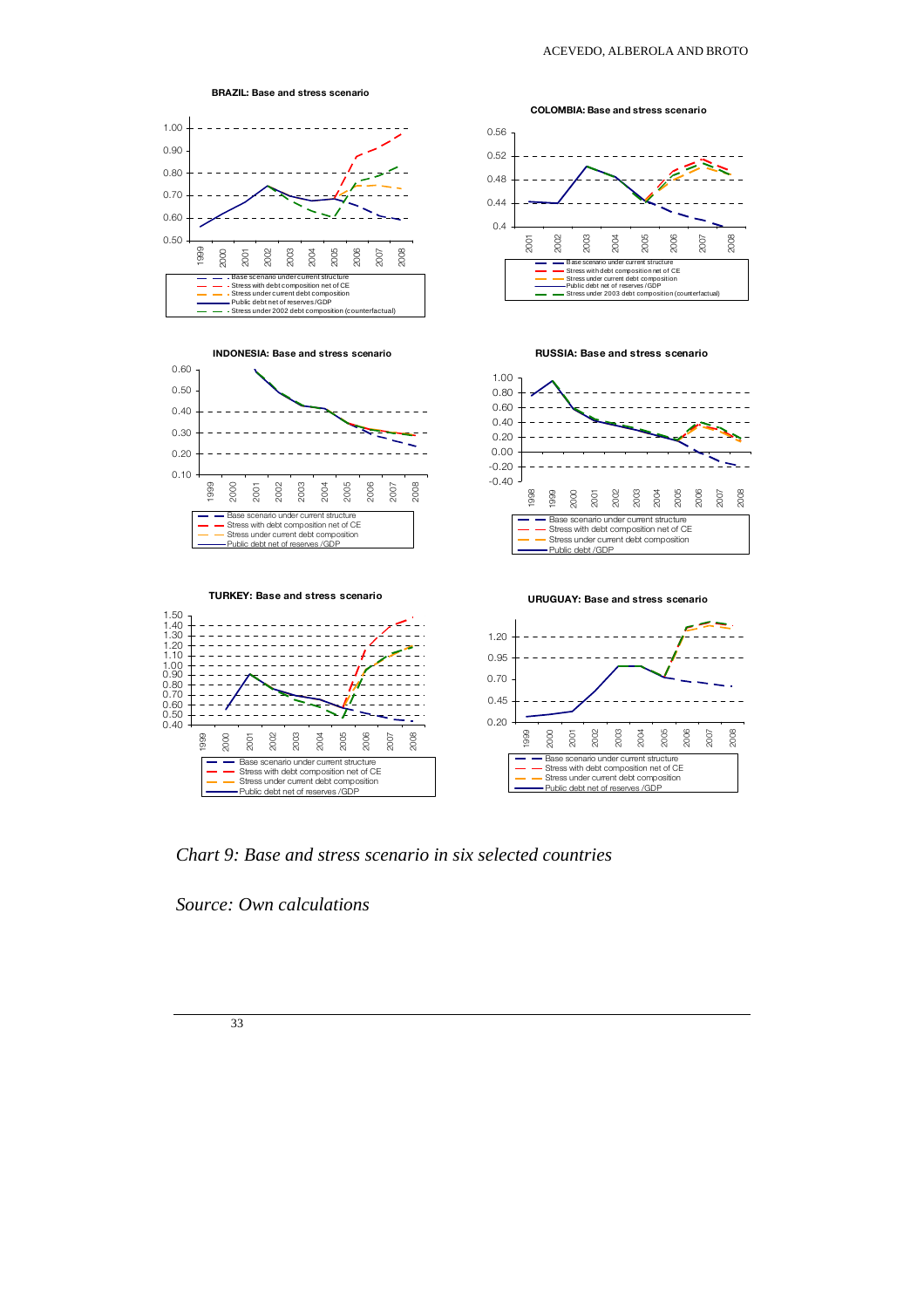| Country        | Debt crisis | Year of the Availability of<br>data | <b>Description</b>                               | Source                   | Web link                                                      |
|----------------|-------------|-------------------------------------|--------------------------------------------------|--------------------------|---------------------------------------------------------------|
| 2002<br>Brazil |             | 1999                                | General Government Gross Debt <sup>(a)</sup>     | Banco Central do Brasil  | http://www.bcb.gov.br                                         |
|                |             |                                     | Public Sector Domestic Debt <sup>(b)</sup>       | Ministerio de Fazenda    | http://www.stn.fazenda.gov.br/estatistica/est_divida.asp      |
| Colombia       | 2003        | 2001                                | Public Sector Debt <sup>(a)</sup>                | Banco de la República    | http://www.banrep.gov.co/economia/deuda/BoletinDePu18.pdf     |
|                |             |                                     | National Government Domestic Debt <sup>(b)</sup> | Ministerio de Hacienda   | http://www.minhacienda.gov.co/                                |
| Indonesia      | 2001        | 2001                                | Central Government Gross Debt                    | Art.IV                   |                                                               |
| Russia         | 1999        | 1998                                | General Government Gross Debt                    | Art.IV                   |                                                               |
| Turkey         | 2001        | 1998                                | Public Sector Debt <sup>(a)</sup>                | <b>Turkish Treasury</b>  | http://www.treasury.gov.tr/                                   |
| Uruguay        | 2003        | 1999                                | Public Sector Debt <sup>(a)</sup>                | Banco Central de Uruguay | http://www.bcu.gub.uy/autoriza/pepmaf/deudapublica/dbspg2.xls |

<sup>(a)</sup> Domestic and External<br><sup>(b)</sup> Used to do the brakedown of the Domestic Public Debt

# *Table 1: Database construction*

| <b>ICOUNTERFACTUAL (2005)</b>                  | <b>BRAZIL</b> | <b>COLOMBIA</b> | <b>INDONESIA</b> | <b>RUSSIA</b> | <b>TURKEY</b> | <b>URUGUAY</b> |
|------------------------------------------------|---------------|-----------------|------------------|---------------|---------------|----------------|
| Public debt net of reserves /GDP               | 68.5%         | 44.4%           | 34.6%            | 14.5%         | 57.1%         | 71.9%          |
| Debt/GDP net of exchange rate effect           | 74.0%         | 47.3%           | 30.4%            | 54.6%         | 65.7%         | 90.3%          |
| Debt/GDP net of composition effect             | 60.0%         | 43.8%           | 34.4%            | 14.7%         | 47.3%         | 72.3%          |
| Points of Debt/GDP due to composition effect   | 5.5           | 2.9             | $-4.2$           | 40.1          | 8.6           | 18.4           |
| Points of Debt/GDP due to exchange rate effect | $-8.5$        | $-0.5$          | $-0.2$           | 0.2           | $-9.7$        | 0.5            |

Source: own calculations.

# *Table 2: Counterfactual exercise results for 2005*

*Source: Own calculations*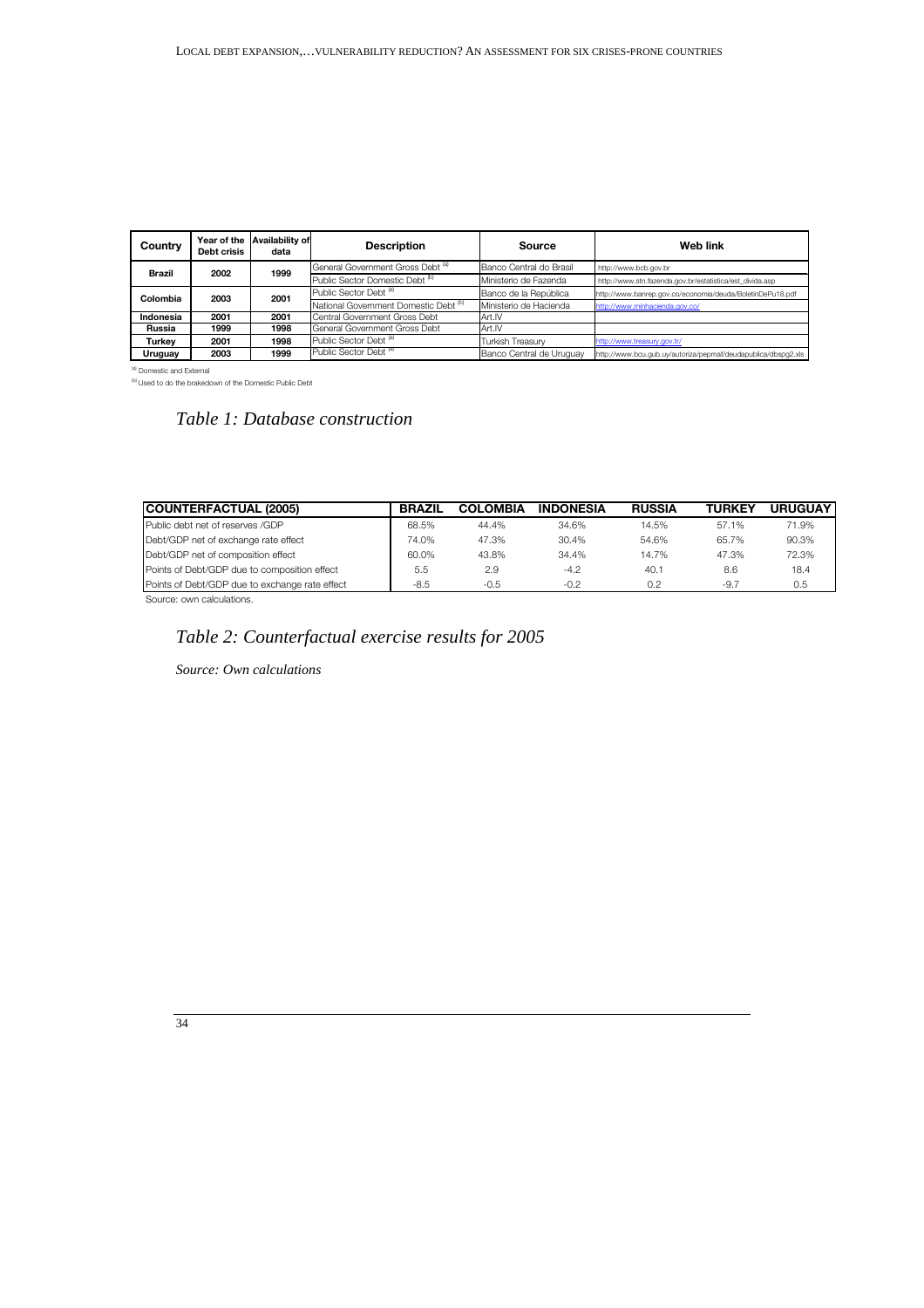| <b>BRAZIL</b>                                                             |               |               |               |               |
|---------------------------------------------------------------------------|---------------|---------------|---------------|---------------|
| <b>BASE SCENARIO</b>                                                      | dic-05        | $dic-06$      | $dic-07$      | dic-08        |
| Exchange rate (real/dollar)                                               | 2.3           | 22            | 2.3           | 2.3           |
| Real GDP growth                                                           | 2.3%          | 3.5%          | 4.0%          | 3.5%          |
| <b>GDP</b> deflator                                                       | 7.2%          | 4.0%          | 4.2%          | 4.4%          |
| Nominal domestic interest rate (i)                                        | 13.5%         | 14.3%         | 12.9%         | 12.4%         |
| Nominal external interest rate (i*)                                       | 7.5%          | 7.5%          | 7.5%          | 7.5%          |
| Primary Balance / GDP                                                     | 4.8%          | 4.3%          | 4.3%          | 4.2%          |
| Recognition of implicit or contingent liabilities /GDP                    | $-0.5%$       | 3.0%          | 3.0%          | $0.0\%$       |
| <b>STRESS SCENARIO</b>                                                    | $dic-05$      | $dic-06$      | $dic-07$      | $dic-08$      |
| Exchange rate (real/dollar)                                               | 2.3           | 3.5           | 3.8           | 4.5           |
| Real GDP growth                                                           | 2.3%          | $-0.8%$       | $-0.3%$       | 3.3%          |
| <b>GDP</b> deflator                                                       | 7.2%          | 7.5%          | 7.7%          | 7.9%          |
| Nominal domestic interest rate (i)                                        | 13.5%         | 14.9%         | 15.5%         | 12.3%         |
| Nominal external interest rate (i*)                                       | 7.5%          | 11.6%         | 11.6%         | 11.6%         |
| Primary Balance / GDP                                                     | 4.8%          | 0.0%          | 3.2%          | 3.5%          |
| Recognition of implicit or contingent liabilities / GDP                   | $-0.5%$       | 3.0%          | 3.0%          | 0.0%          |
|                                                                           |               |               |               |               |
| <b>INDONESIA</b>                                                          |               |               |               |               |
| <b>BASE SCENARIO</b>                                                      | dic-05        | dic-06        | $dic-07$      | $dic-08$      |
| Exchange rate (rupee/dollar)                                              | 9840          | 9840          | 9840          | 9840          |
| Real GDP growth                                                           | 5.6%          | 5.2%          | 6.0%          | 6.5%          |
| <b>GDP</b> deflator                                                       | 13.7%         | 13.2%         | 6.5%          | 6.5%          |
| Nominal domestic interest rate (i)                                        | 6.1%          | 5.7%          | 5.5%          | 5.7%          |
| Nominal external interest rate (i*)                                       | 7.4%          | 7.4%          | 7.4%          | 7.4%          |
| Primary Balance / GDP                                                     | 2.2%          | 1.2%          | 1.3%          | 1.1%          |
| Recognition of implicit or contingent liabilities /GDP                    | 0.3%          | 0.0%          | 0.0%          | 0.0%          |
| STRESS SCENARIO                                                           | dic-05        | dic-06        | $dic-07$      | dic-08        |
| Exchange rate (rupee/dollar)                                              | 9840          | 11377         | 11029         | 11268         |
| Real GDP growth                                                           | 5.6%          | 4.5%          | 4.9%          | 5.7%          |
| <b>GDP</b> deflator                                                       | 13.7%         | 16.7%         | 6.0%          | 4.4%          |
| Nominal domestic interest rate (i)                                        | 6.1%          | $-3.1%$       | 3.4%          | 5.6%          |
| Nominal external interest rate (i*)                                       | 7.4%          | 25.8%         | 16.6%         | 7.4%          |
| Primary Balance / GDP                                                     | 2.2%          | 0.4%          | 0.5%          | 0.3%          |
| Recognition of implicit or contingent liabilities / GDP                   | 0.0%          | 0.0%          | 0.0%          | 0.0%          |
|                                                                           |               |               |               |               |
| <b>TURKEY</b><br><b>BASE SCENARIO</b>                                     |               |               |               |               |
|                                                                           | dic-05        | $dic-06$      | $dic-07$      | $dic-08$      |
| Exchange rate (lira/dollar)                                               | 1.4           | 1.4           | 1.4           | 1.4           |
| Real GDP growth                                                           | 7.4%          | 5.0%          | 5.0%          | 5.0%          |
| <b>GDP</b> deflator                                                       | 5.4%<br>24.6% | 7.0%<br>22.9% | 5.0%<br>22.2% | 5.0%<br>22.4% |
| Nominal domestic interest rate (i)                                        | 6.6%          | 6.6%          | 6.6%          | 6.6%          |
| Nominal external interest rate (i*)<br>Primary Balance / GDP              | 6.5%          | 6.5%          | 6.5%          | 6.5%          |
| Recognition of implicit or contingent liabilities /GDP                    | $-0.5%$       | 3.0%          | 3.0%          | 0.0%          |
|                                                                           |               |               |               |               |
| <b>STRESS SCENARIO</b>                                                    | dic-05        | dic-06        | $dic-07$      | dic-08        |
| Exchange rate (lira/dollar)                                               | 1.4           | 2.9           | 3.3           | 2.8           |
| Real GDP growth                                                           | 7.4%          | $-7.4%$       | 8.0%          | 5.9%          |
| <b>GDP</b> deflator                                                       | 5.4%          | 5.9%          | 4.8%          | 2.4%          |
| Nominal domestic interest rate (i)<br>Nominal external interest rate (i*) | 24.6%<br>6.6% | 42.1%<br>9.5% | 46.4%<br>9.5% | 41.8%<br>9.5% |
|                                                                           | 6.5%          | 5.5%          | 5.5%          | 5.5%          |
| Primary Balance / GDP                                                     |               | 3.0%          | 3.0%          | 0.0%          |
| Recognition of implicit or contingent liabilities / GDP                   | $-0.5%$       |               |               |               |

#### ACEVEDO, ALBEROLA AND BROTO

| <b>COLOMBIA</b>                                                                  |              |                 |              |                 |
|----------------------------------------------------------------------------------|--------------|-----------------|--------------|-----------------|
| <b>BASE SCENARIO</b>                                                             | dic-05       | $dic-06$        | $dic-07$     | dic-08          |
| Exchange rate (peso/dollar)                                                      | 2282.4       | 2430.0          | 2513.0       | 2513.0          |
| Real GDP growth                                                                  | 5.2%         | 5.2%            | 4.5%         | 4.0%            |
| <b>GDP</b> deflator                                                              | 5.5%         | 4.7%            | 4.1%         | 3.5%            |
| Nominal domestic interest rate (i)                                               | 8.6%         | 12.2%           | 11.6%        | 10.2%           |
| Nominal external interest rate (i*)                                              | 6.8%         | 6.8%            | 6.8%         | 6.8%            |
| Primary Balance / GDP                                                            | 3.5%         | 3.1%            | 2.4%         | 2.2%            |
| Recognition of implicit or contingent liabilities /GDP                           | 0.3%         | 0.0%            | 0.0%         | 0.0%            |
| <b>STRESS SCENARIO</b>                                                           | dic-05       | dic-06          | $dic-07$     | dic-08          |
| Exchange rate (peso/dollar)                                                      | 2282.4       | 2830.7          | 2757.9       | 2392.2          |
| Real GDP growth                                                                  | 5.2%         | 2.3%            | $-2.4%$      | 4.7%            |
| <b>GDP</b> deflator                                                              | 5.5%         | 5.3%            | 7.4%         | 6.4%            |
| Nominal domestic interest rate (i)                                               | 8.6%         | 13.1%           | 12.7%        | 11.2%           |
| Nominal external interest rate (i*)                                              | 6.8%         | 8.8%            | 8.8%         | 8.8%            |
| Primary Balance / GDP<br>Recognition of implicit or contingent liabilities / GDP | 3.5%<br>0.0% | 0.9%<br>0.0%    | 0.9%<br>0.0% | $-0.3%$<br>0.0% |
|                                                                                  |              |                 |              |                 |
| <b>RUSIA</b>                                                                     |              |                 |              |                 |
| <b>BASE SCENARIO</b>                                                             | dic-05       | $dic-06$        | $dic-07$     | $dic-08$        |
| Exchange rate (ruble/dollar)                                                     | 28.3         | 28.3            | 28.3         | 28.3            |
| Real GDP growth                                                                  | 6.4%         | 6.5%            | 6.5%         | 6.1%            |
| <b>GDP</b> deflator                                                              | 19.6%        | 15.6%           | 8.9%         | 6.2%            |
| Nominal domestic interest rate (i)                                               | 7.7%         | 10.8%           | 9.2%         | 17.4%           |
| Nominal external interest rate (i*)<br>Primary Balance / GDP                     | 5.6%<br>9.2% | 5.6%<br>10.0%   | 5.6%<br>8.7% | 5.6%<br>7.8%    |
|                                                                                  | $-0.5%$      | 3.0%            | 3.0%         | 0.0%            |
| Recognition of implicit or contingent liabilities /GDP                           |              |                 |              |                 |
| <b>STRESS SCENARIO</b>                                                           | dic-05       | $dic-06$        | $dic-07$     | $dic-08$        |
| Exchange rate (ruble/dollar)                                                     | 28.3         | 71.7            | 82.0         | 85.0            |
| Real GDP growth                                                                  | 6.4%         | $-0.3%$         | 11.4%        | 15.0%           |
| <b>GDP</b> deflator                                                              | 19.6%        | 32.5%           | 27.8%        | 25.1%           |
| Nominal domestic interest rate (i)                                               | 7.7%         | 38.8%           | 19.9%        | 22.8%           |
| Nominal external interest rate (i*)                                              | 5.6%         | 23.5%           | 13.9%        | 7.6%            |
| Primary Balance / GDP<br>Recognition of implicit or contingent liabilities / GDP | 9.2%<br>0.0% | $-3.6%$<br>0.0% | 2.9%<br>0.0% | 7.5%<br>0.0%    |
|                                                                                  |              |                 |              |                 |
|                                                                                  |              |                 |              |                 |
| <b>URUGUAY</b><br><b>BASE SCENARIO</b>                                           | dic-05       |                 | $dic-07$     | $dic-08$        |
| Exchange rate (peso/dollar)                                                      | 23.7         | dic-06<br>24.3  | 25.0         | 25.0            |
| Real GDP growth                                                                  | 6.6%         | 4.6%            | 4.2%         | 2.8%            |
| <b>GDP</b> deflator                                                              | 1.7%         | 5.1%            | 3.8%         | 4.0%            |
| Nominal domestic interest rate (i)                                               | $-6.9%$      | 6.5%            | 6.3%         | 8.6%            |
| Nominal external interest rate (i*)                                              | 7.4%         | 7.4%            | 7.4%         | 7.4%            |
| Primary Balance / GDP                                                            | 3.9%         | 3.7%            | 4.0%         | 4.0%            |
| Recognition of implicit or contingent liabilities /GDP                           | 0.0%         | 0.0%            | 0.0%         | 0.0%            |
| <b>STRESS SCENARIO</b>                                                           | dic-05       | dic-06          | $dic-07$     | $dic-08$        |
| Exchange rate (peso/dollar)                                                      | 23.7         | 43.7            | 47.1         | 42.4            |
| Real GDP growth                                                                  | 6.6%         | $-1.1%$         | 0.2%         | 1.2%            |
| <b>GDP</b> deflator                                                              | 1.7%         | 15.0%           | 14.8%        | 3.8%            |
| Nominal domestic interest rate (i)                                               | $-6.9%$      | 9.9%            | 9.5%         | 19.8%           |
| Nominal external interest rate (i*)                                              | 7.4%         | 15.0%           | 15.0%        | 15.0%           |
| Primary Balance / GDP                                                            | 3.9%         | 0.1%            | 2.7%         | 3.8%            |
| Recognition of implicit or contingent liabilities / GDP                          | 0.0%         | 0.0%            | 0.0%         | 0.0%            |

# *Table 3: Base scenario and the stress scenario for the simulation of debt dynamics*

*Source: IMF and own calculations*